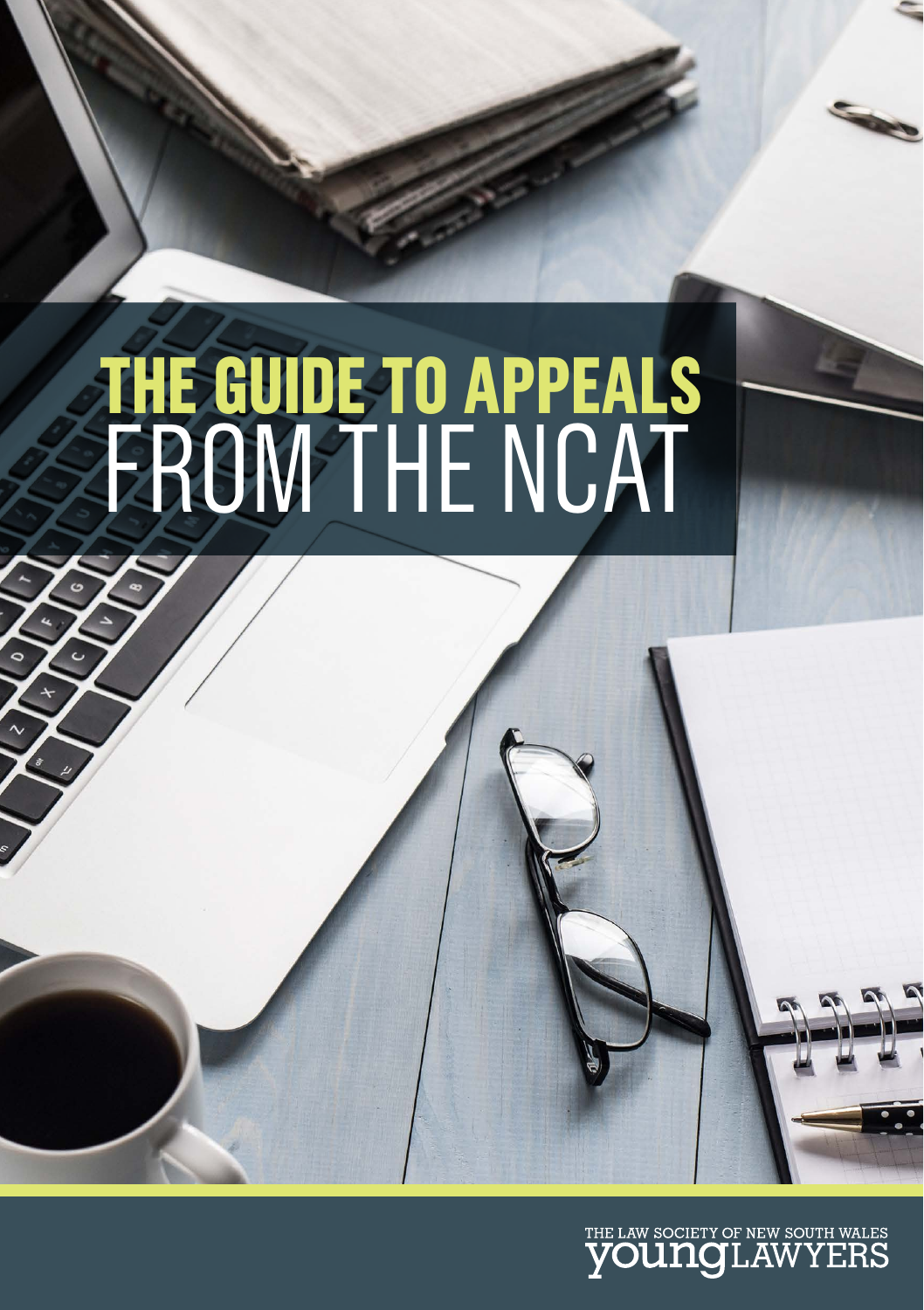Produced by: NSW Young Lawyers Public Law and Government Committee Law Society of New South Wales 180 Phillip Street Sydney NSW 2000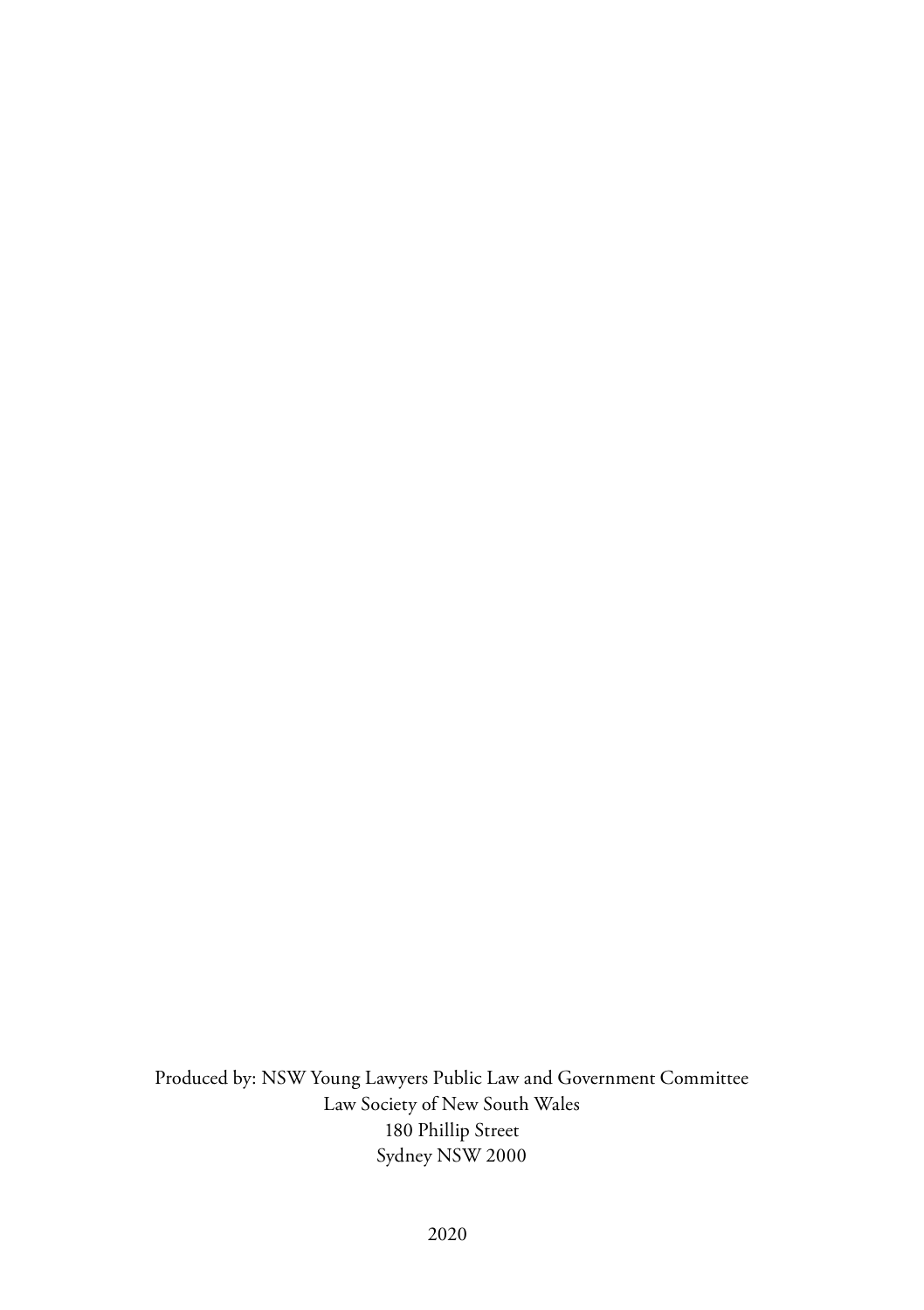# **ARE YOU APPEALING AN NCAT DECISION?**

TENANCY – LIQUOR AND FIREARMS LICENSING – WORKING WITH CHILDREN CLEARANCES – FREEDOM OF INFORMATION

This booklet explains what to do if you would like to challenge an NCAT decision:

- How to choose the orders you will challenge on appeal
- Help to draft your grounds of appeal for your Notice of Appeal
- What else you can consider doing

In addition to this booklet, you should consider getting legal advice to help you with your appeal. A list of legal advice resources is at the back of this booklet.

This Guide uses the phrase "**your NCAT decision**" to refer to a decision of the NCAT which names you as a party. This Guide does not deal with decisions made by a Registrar of the NCAT.

This Guide states the law as at November 2019.

#### **YOUR NCAT DECISION MIGHT RELATE TO:**

- Tenancy
- Liquor licensing
- Working with children clearances
- **Freedom of information**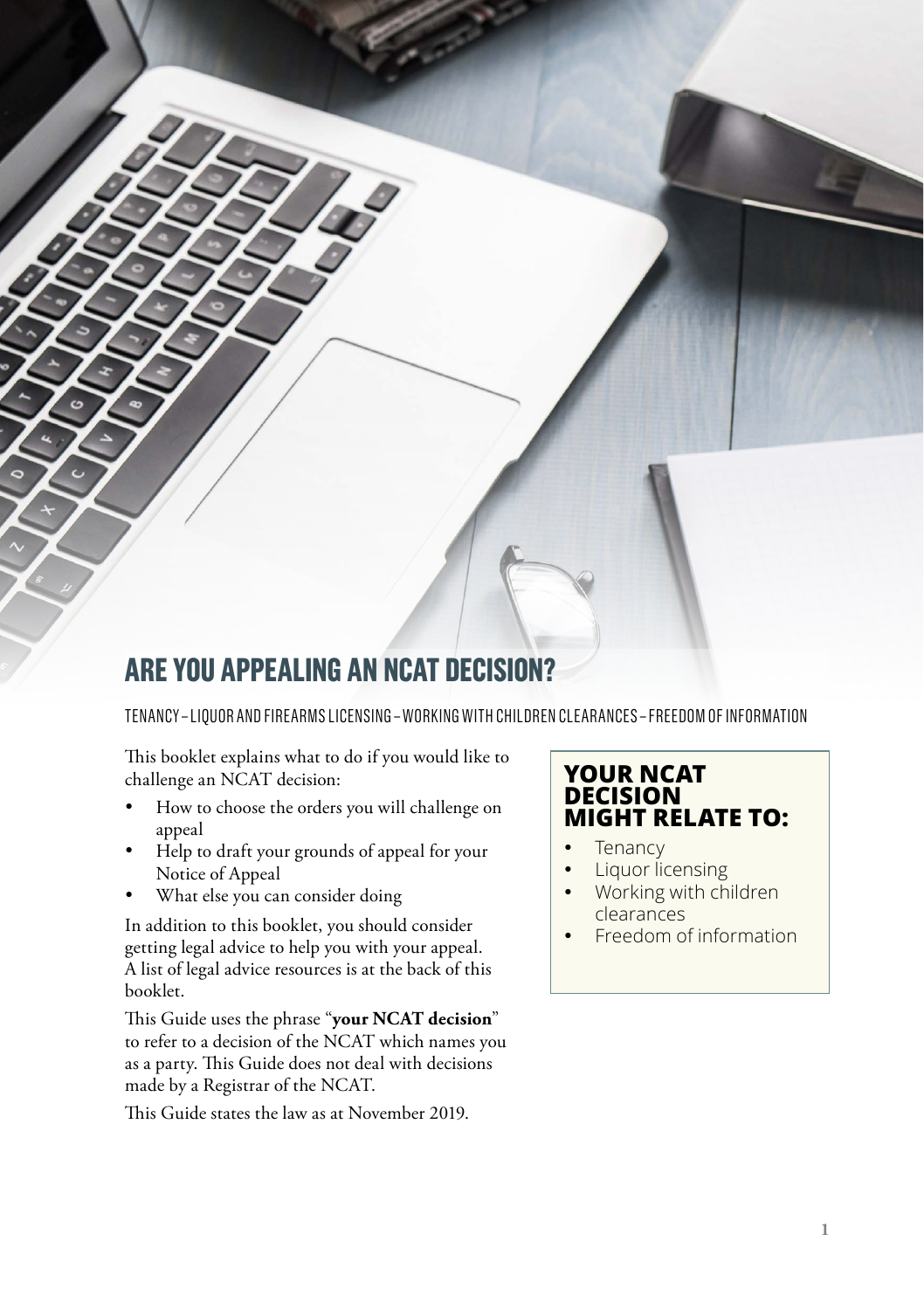# **IS THIS BOOKLET RIGHT FOR YOU?**

- Have you got a decision of the NCAT?
	- Has the NCAT made a final decision?
	- Have written reasons been given?
- If so is it possible to have the decision set aside?
	- You will need to apply within 7 days. *See Part 1 of this booklet.*
- If not is an internal appeal available?
	- In most cases, internal appeal is available. *See Part 2 of this booklet.*
- If not is an appeal to a court available?
	- In limited cases, you can appeal to a court. *See Part 4 of this booklet.*
- If not is judicial review in a court available?
	- You should consider this avenue only if no other avenue is available. *See Part 5 of this booklet.*

# **QUESTIONS YOU MIGHT HAVE**

## **What is an internal appeal?**

In an internal appeal, one party argues that the NCAT made an error in reaching its decision. The Appeal Panel or Court can overturn (cancel the effect of) the decision, but usually only on a question of law.

#### **When is the right time to appeal?**

An appeal can be made as soon as you receive the decision from NCAT (or, in some cases, as soon as you receive written reasons). It is very important to act quickly, as time limits apply.

#### **Does my NCAT decision continue in effect while I appeal?**

Yes. You can make an application to the Appeal Panel for a stay, which suspends the effect of the NCAT decision while you appeal.

You can seek orders setting aside part of the decision only. There are sample orders set out at the end of this Guide.

**decision?**

**What if I only want to appeal part of the**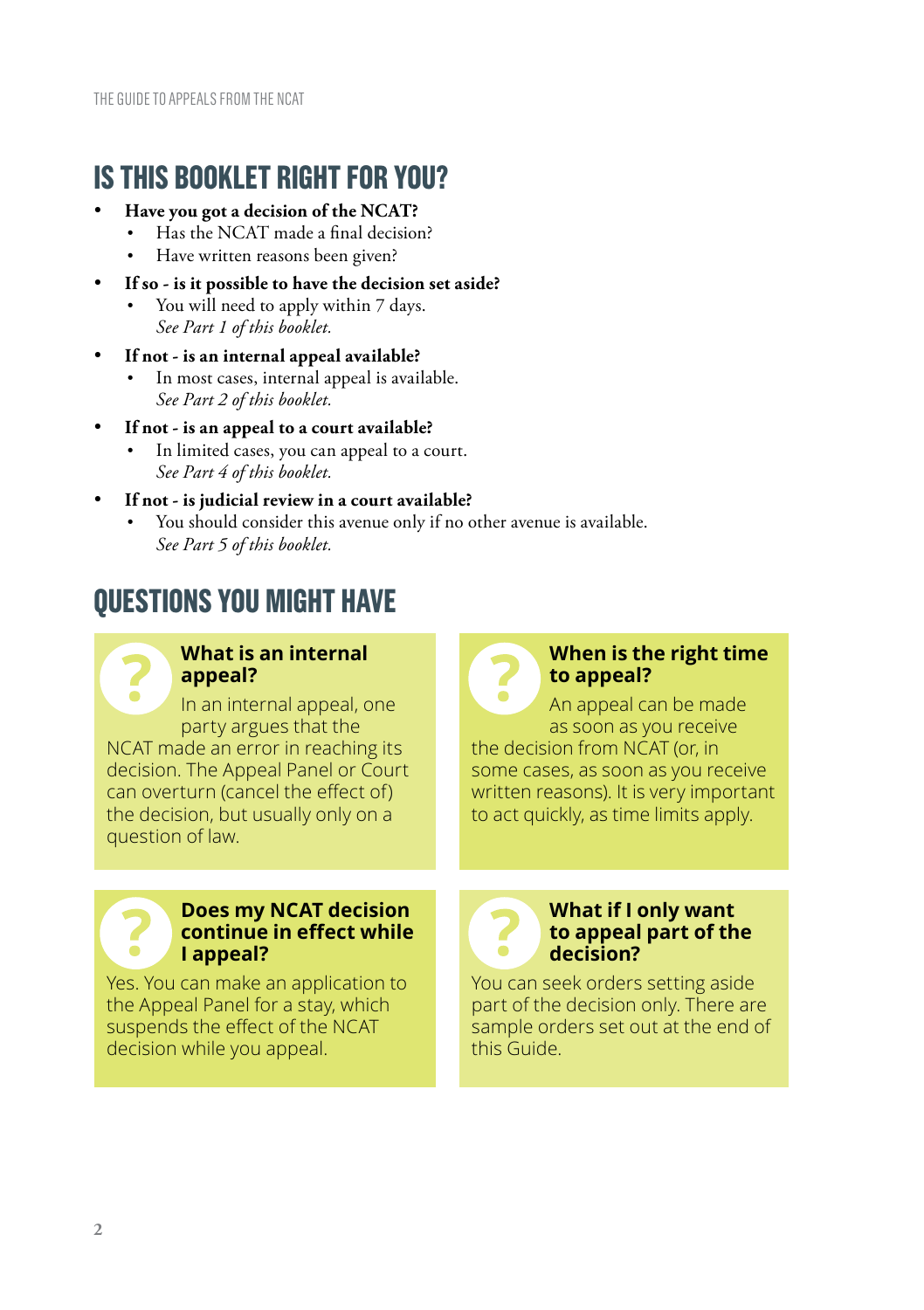# **TIME LIMITS IN THE NCAT**

#### **Time limits apply strictly in the NCAT, and in courts in New South Wales.**

These time limits are identified through this Guide, and must be observed. If you do not comply with a time limit, the NCAT may dismiss your application. **Where a time limit is not stated in this Guide, you should contact the NCAT to inquire whether a time limit applies.** 

You should seek legal advice if you think you have a problem with meeting a time limit, or if you have already missed a time limit.

# **QUICK GUIDE TO TIME LIMITS**

This page is a quick reference guide to the time limits which apply to avenues in this Guide.

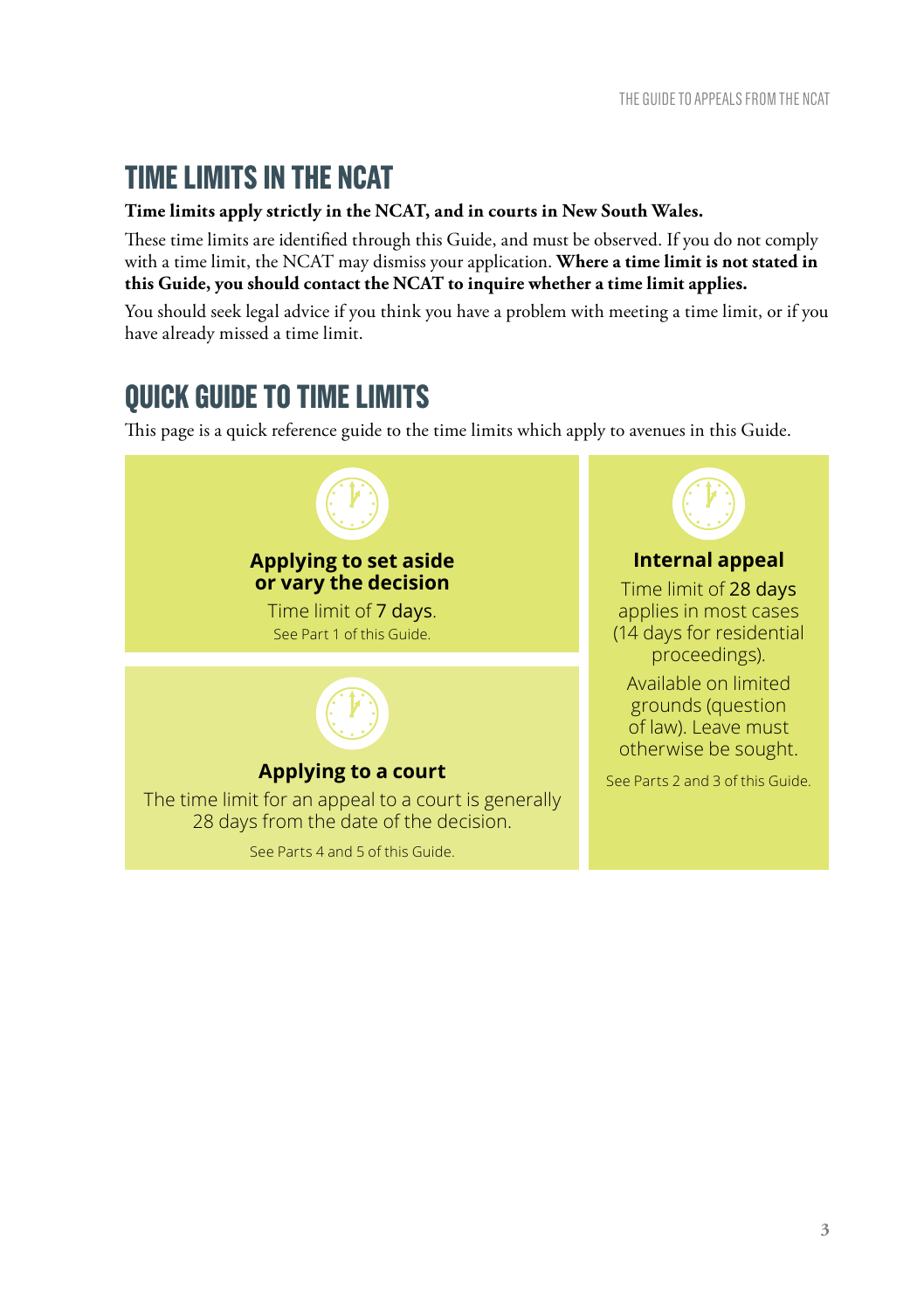# **PART 1 – HAVING YOUR NCAT DECISION SET ASIDE**

**Important:** Generally, a time limit of 7 days applies to an application to set aside (see below). If you have a problem with meeting this time limit, you should seek legal advice immediately.

# **1.1 How do I apply?**

You should complete the form **Application to set aside or vary Tribunal decision,** available on the NCAT's website, (www. ncat.nsw.gov.au/Pages/ncat\_decisions/set\_aside\_or\_vary\_ decision.aspx) within 7 days of the date of the decision.

There is a standard fee of \$105 (concession fee of \$26).

# **1.2 What does set aside mean?**

If a decision is **set aside**, the decision ceases to have effect. You will need to show a reason for setting aside the decision (see below).

However, this does **not mean** that the proceedings are dismissed**.**

Instead the Tribunal will begin the decision making process again.

## **1.3 What reasons must I show for setting aside a decision?**

The Tribunal can set aside or vary a decision:

- Where all parties have consented to the setting aside or varying of the decision. **A time limit of 7 days applies from the date of the decision.**
- Where the decision was made in the absence of a party and the Tribunal is satisfied that the party's absence has resulted in the party's case not being adequately put to the Tribunal. **A time limit of 7 days applies from the date of the decision.**

# **1.4 Other grounds for setting aside or varying**

The Tribunal also has power to set aside or vary a decision in other circumstances.

- • Where a provision of the *Civil and Administrative Tribunal Act 2013* (NSW) or the Tribunal's procedural rules has not been met. See section 53(4), *Civil and Administrative Tribunal Act.*
- Where there is an obvious error in the decision, such as a clerical or typographical error. See section 63(1), *Civil and*

Consider an application to set aside or vary if you were absent or if both parties consent.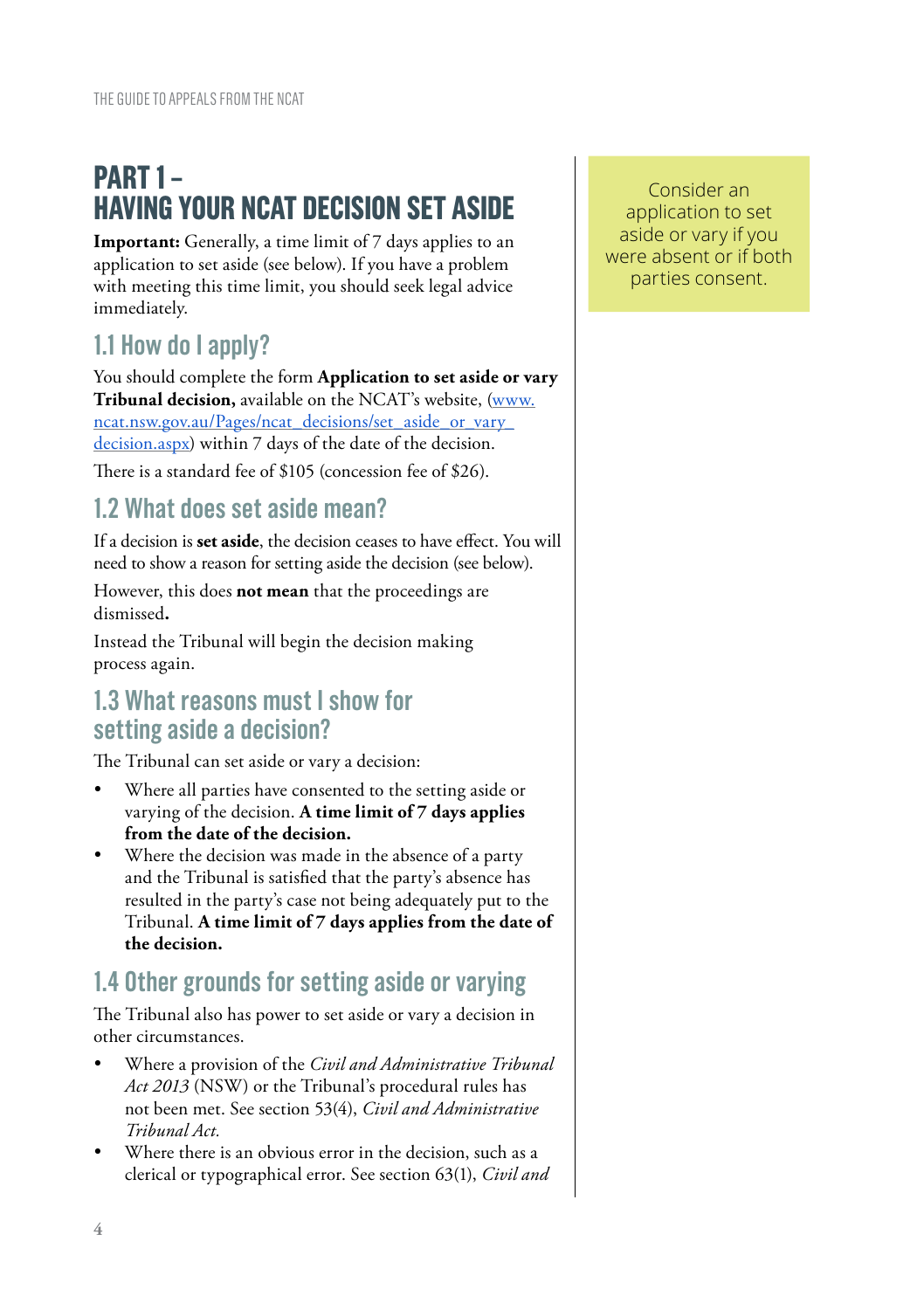# **2. MAKING AN INTERNAL APPEAL TO THE APPEAL PANEL**

In order to make an internal appeal, you will need to complete the Notice of Appeal form. The form will ask you for **grounds of appeal**.

Importantly, if you cannot identify a "question of law", you will need "leave" (permission) to appeal. This Part will help you understand what a "question of law" is, to help you with your grounds of appeal.

# **2.1 How do I make an internal appeal?**

An application for an internal appeal must be made by lodging a **Notice of Appeal** form, available from the NCAT's website. You may also wish to seek a stay (which suspends the decision). You should use the form **Stay of original decision pending appeal** for this, available at the same page.

The standard fee is \$429 (with a concession fee of \$107).

You must find out the time limit in relation to your internal appeal. A time limit of **28 days** applies in most cases (**14 days** for residential proceedings) unless the Tribunal grants an extension under section 41 of the Civil and Administrative Tribunal Act. The enabling legislation in each case must be checked for time limits.

Schedule 1 of this Guide also sets out some limits on internal appeals, which you should check before proceeding.

# **2.2 What is a question of law?**

The Appeal Panel (or the Court) decides whether an appeal is on a question of law or not.

Importantly, questions of "law" are to be distinguished from questions of "fact". Questions of fact generally relate to the merits of the decision or the facts on which it was based (e.g. whether the original Tribunal made the "right" decision or whether they accepted a particular party's explanation of events).

For example, where the Tribunal made a finding that a health practitioner posed a risk to the health of the public, no question of law would arise merely if that finding was wrong. These matters are generally **not** questions of law.

Use this Part if you wish to appeal from an error in your NCAT decision, including: tenancy; liquor licensing; firearms; and freedom of information decisions.

Within seven days of the decision: Have you considered trying to have your NCAT decision set aside? You can do this in certain limited circumstances. See Part 1 for more information.

Questions of law are to be distinguished from questions of fact.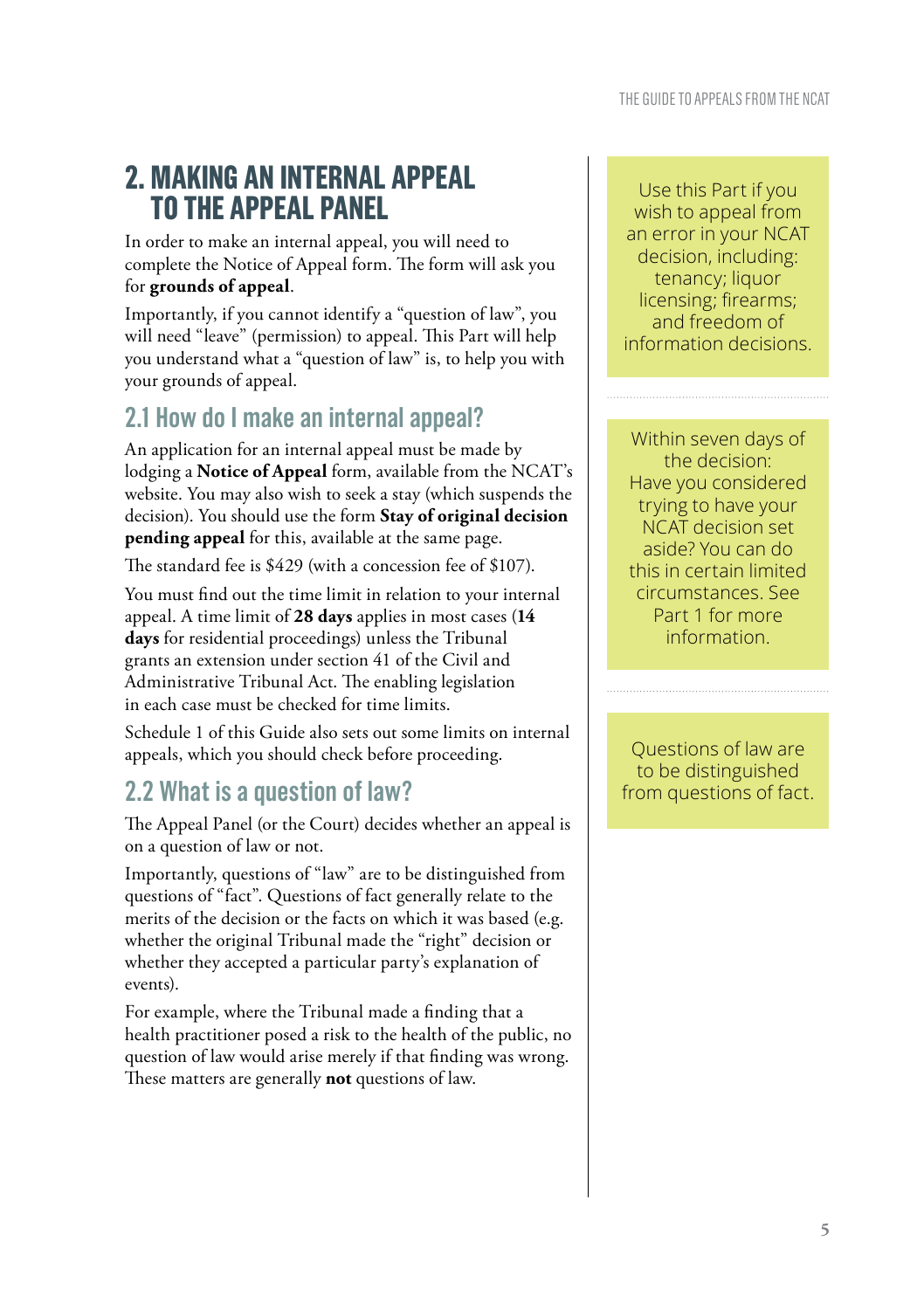On the other hand, "questions of law" are generally questions about what the law is, how it operates and whether it has been applied properly in a particular case.

Common examples of a "question of law" include:

- Did the Tribunal properly interpret the words of the legislation?
- Did the Tribunal fail to provide procedural fairness?
- Did the Tribunal give adequate reasons for the decision? (This applies, for example, where reasons were requested (seesection 62, *Civil and Administrative Tribunal Act*) or incertain Guardianship decisions (see Schedule 6, clause 11, of the *Civil and Administrative Tribunal Act*).)
- Did the Tribunal have any evidence to support a particular factual finding?
- Did the Tribunal misapply the law to the facts that it found?

The last two definitions demonstrate the difficulty in distinguishing between "questions of law" and "questions of fact". A wrong, or questionable, finding of fact by the Tribunal does not raise a question of law.

Similarly, provided there is *some* evidence which supports the Tribunal's factual findings, whether the Tribunal should or could have made a different finding on the evidence before it, or given more or less weight to a particular argument, are not questions of law, but questions which go to the facts found by the Tribunal.

As you can see, identifying what is a "question of law" is a difficult process and often comes down to questions of degree, and the context of the particular case.

Some tips in identifying, and explaining a question of law in your NCAT decision:

Your question of law should identify the key "issue" which you have with the primary decision and should be phrased as a question. For example:

> **Instead of:** "I think NCAT was wrong when it found me to be a 'lodger', because I think I'm covered by the *Residential Tenancies Act 2010* (NSW)"

**You could say:** "What is the proper meaning of the phrase 'agreement under which a person boards', in section 8(1)(c) of the *Residential Tenancies Act 2010* (NSW)?"

Your question of law must relate to something which either did, or could have, affected the outcome of your

Questions of law generally arise when the Tribunal has to **apply a law** (such as an Act or a regulation).

A mistake of fact does not generally give you a right to appeal.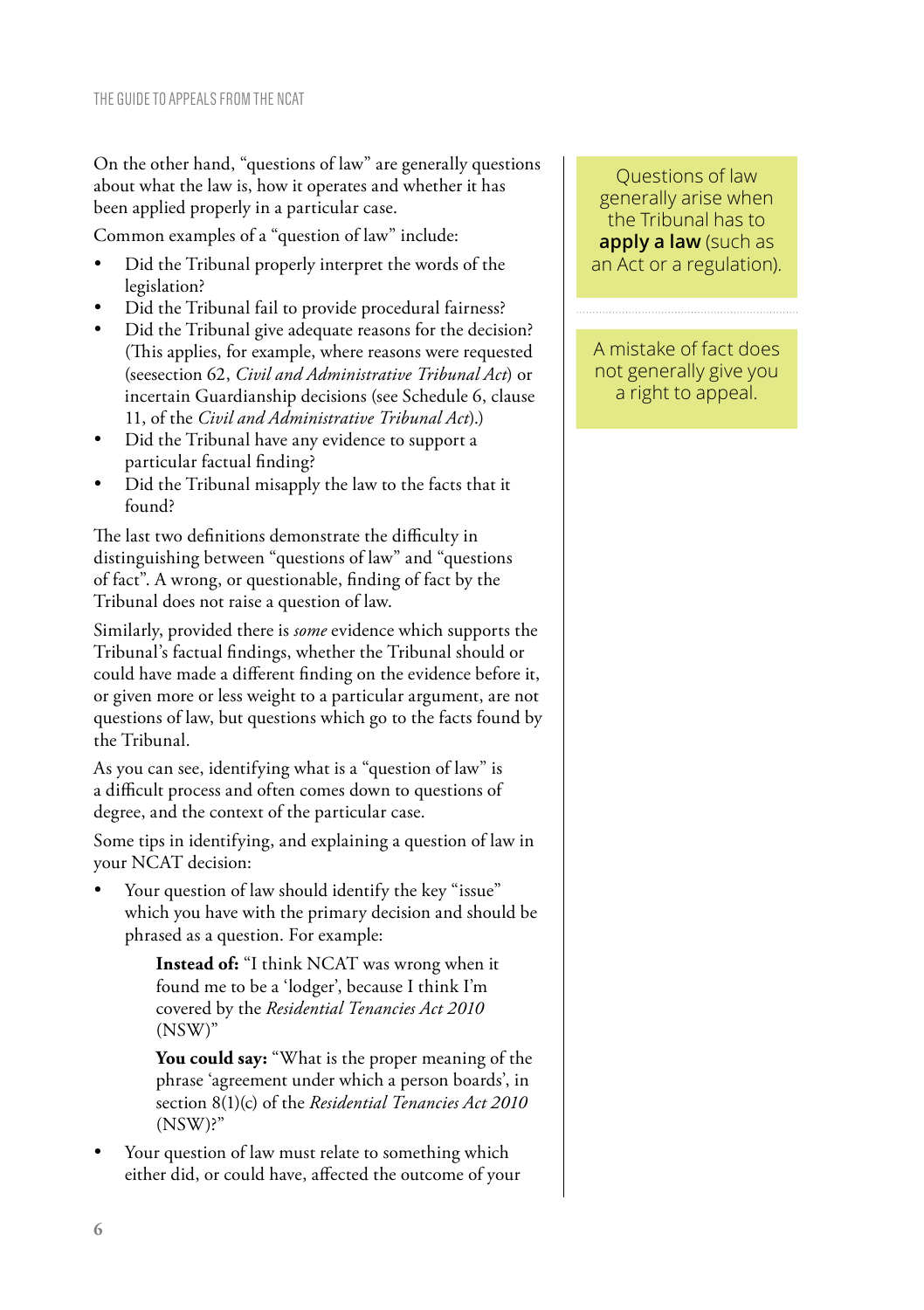case. If the question of law is determined in your favour, it should be clear that the Tribunal decision would, or could, have been different.

Unfortunately, if you're not able to precisely identify a "question of law", you are unlikely to have a right to appeal. However, you may have other options, including seeking leave to appeal (as set out in Part 3 of this Guide) and appealing to a court.

To give you a further idea of what may or may not be considered a "question of law", Part 2.3 below sets out a series of case studies from each Division. You should also note the special principles for certain kinds of decision (discretionary decisions and findings of fact). Part 2.4 will help you determine if your NCAT decision involves a discretionary decision or a finding of fact.

# **2.3 Examples of internal appeals from each Division on a question of law**

The following are examples of appeals from decisions of the Tribunal on a question of law. Remember that, ultimately, the Appeal Panel will decide whether there is a question of law in your NCAT decision.

#### 2.3.1 Questions of law in the Consumer and Commercial Division

#### Alta Building and Developments Pty Ltd v McAllery [2015] NSWCATAP 14

In *Alta Building and Developments Pty Ltd v McAllery* [2015] NSWCATAP 14, a dispute had arisen as to payment for construction works between homeowners and a builder. The Tribunal found that the builder had to show that the costs of construction were reasonable before claiming them from the owners. The Tribunal found that two items of expenditure were not reasonably or properly incurred, and thus the owners were not required to pay for them.

The builder sought to appeal this decision to the Appeal Panel. The Appeal Panel found that the question of whether the contract contained an implied term, and the wording of that term, was a question of law. This is because it was a question which related to the meaning of the words of the contract between the parties: at [65]-[68].

#### Draper v Gibbs [2014] NSWCATAP 54

The Tribunal dealt with an application for an order for fencing work under the *Dividing Fences Act 1991* (NSW). Part of the dividing fence was also to function as a swimming pool

Instead of: "NCAT was wrong when it found that my building costs were not reasonable."

You could say: "NCAT made an error of law in interpreting the contract to mean that my costs had to be reasonable."

The interpretation of legislation, including the interaction between different pieces of legislation, raises a question of law.

Instead of: "NCAT was wrong to find that the dividing fence was solely the swimming pool owner's responsibility."

You could say: "NCAT made an error of law in concluding that the *Dividing Fences Act* did not apply."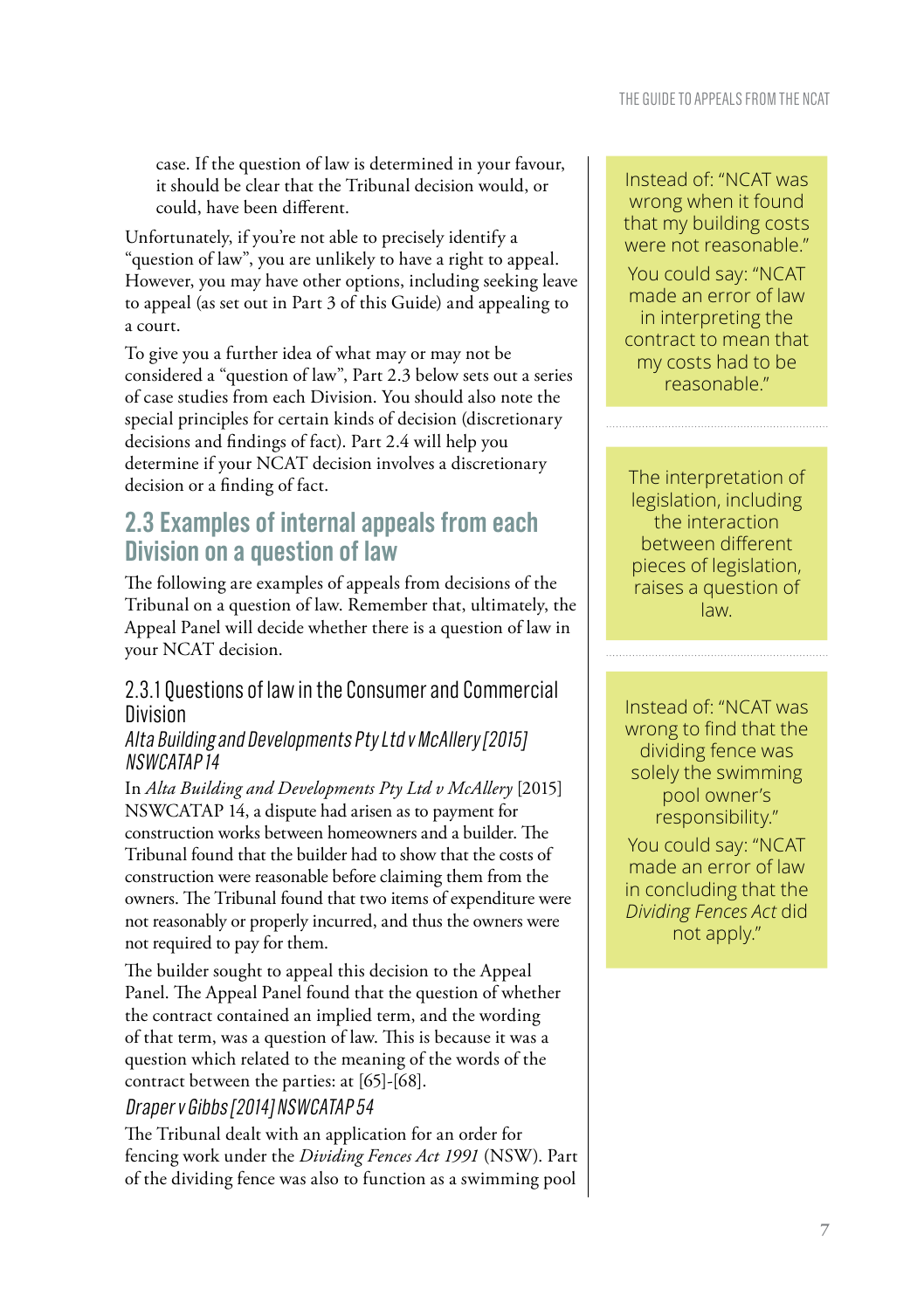fence for a pool on the applicant's property. The Tribunal found that the material used and the method of construction of that part of the fence was solely the swimming pool owner's responsibility and the *Dividing Fences Act* did not apply to it. The Appeal Panel held that the Tribunal had made an error of law in that conclusion: at [86]. The correct interpretation of the *Swimming Pools Act 1992* (NSW) and the *Dividing Fences Act* was that both Acts continued to apply to the standard of the fence. Unless there was only one type of fence which would comply with the *Swimming Pools Act,* there was no inconsistency between the two Acts, and the swimming pool owner had to comply with both: at [82]-[83]. There being an error in the Tribunal's approach to a question of law, the appeal was allowed.

#### 2.3.2 Questions of law in the Administrative and Equal Opportunity Division

## Masterson v Commissioner of Police [2017] NSWCATAP 206

Mr Masterson appealed from a decision of the Administrative and Equal Opportunity Division affirming the Commissioner's decision to revoke his firearms licence under the *Firearms Act 1996* (NSW).<sup>1</sup>

One of the reasons given by the NCAT was that Mr Masterson's activities in producing firearms parts with a 3D printer undermined the objects of the *Firearms Act*. The Appeal Panel held that the NCAT had interpreted the *Firearms Act* incorrectly and this was an error of law. The correct interpretation of the legislation was that the attempted manufacture of firearms parts for the repair or maintenance of firearms for which he held a licence was within the scope of the authority granted to Mr Masterson by his licence: at [113].

Commissioner of Police v Martin [2018] NSWCATAP 27 In *Commissioner of Police v Martin* the Appeal Panelheld that the Tribunal had erred in taking into account thefact that Mr Martin held licences or permits permitting possession and use of prohibited firearms in determining which conditions were reasonable to ensure public safety in respect of a permit issued for a *different* use (public displays of the firearms to commemorate Australian military history). Whether the Tribunal had taken into account an irrelevant consideration raised a question of law.

#### BKW v Department of Family and Community Services [2015] NSWCATAP 232

In the primary decision, the applicant had sought

Instead of: "NCAT was wrong to find that I was not a proper person to hold a licence."

You could say: "NCAT made an error of law by interpreting the *Firearms Act* incorrectly."

Instead of: "NCAT was wrong to find that my possession of firearms meant I should not be allowed to hold public displays of firearms."

You could say: "NCAT made an error of law by taking into account an irrelevant consideration."

Whether the Tribunal has taken into account an irrelevant consideration when imposing a condition on a licence is a question of law.

Whether the Tribunal has acted under the correct legislation is a question of law.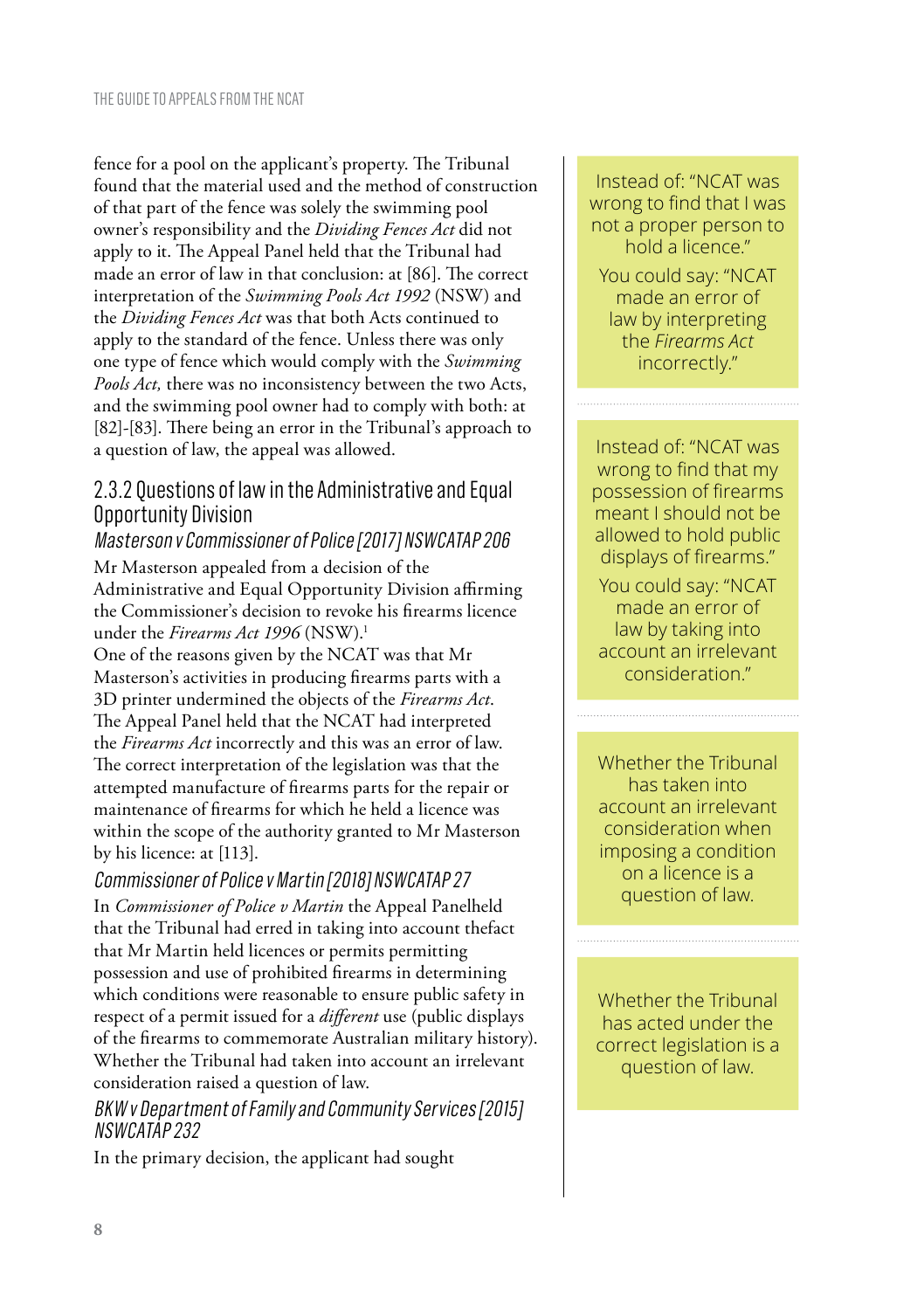an extension of time to file her administrative review application. The Tribunal referred to section 41 of the *Civil and Administrative Tribunal Act* as the source of its power to extend time. This was an error – the Tribunal should have referred to the *Community Services (Complaints, Reviews and Monitoring) Act 1993* (NSW)*.* This was important because a decision in the community services jurisdiction should be informed by the special considerations which derive from the enabling legislation: at [44]. The Appeal Panel held that this raised a question of law and the Tribunal had made an error. Commissioner of Police v Monastirski [2017] NSWCATAP 225 In *Commissioner of Police v Monastirski,* the NCAT had exercised its discretion, under the *Liquor Act 2007* (NSW), to vary a long term banning order prohibiting Mr Monastirski from entering a "high risk venue" for a period not exceeding 12 months. The Appeal Panel held that it would be an error of law for the Tribunal to concludethat a consideration was mandatory if it was not in factmandatory: at [52]. The Tribunal had wrongly stated thatMr Monastirski's personal interest in attending licensed venues was a mandatory consideration. However, as the Tribunal's reasoning showed that it treated Mr Monastirski's personal interest as a merely relevant, not a mandatory, consideration, the Appeal Panel held there was no error of law: at [56].

## 2.3.3 Questions of law in the Guardianship Division BZE v NSW Public Guardian [2015] NSWCATAP 64

In *BZE v NSW Public Guardian*, the Appeal Panel held that a question of law arises where the Tribunal fails to take into account all factors or principles prescribed by section 14(2) of the *Guardianship Act*. The Appeal Panel held that the Tribunal failed to consider whether BZF's vulnerability meant that it was necessary to restrict BZF's freedom of decision and freedom of action. The Tribunal had also failed to consider whether services, including decisions about access, could be provided in relation to BZF without the need for a guardianship order. The Appeal Panel allowed the appeal.

#### ZBC v ZBD [2016] NSWCATAP 264

In *ZBC v ZBD,* the Appeal Panel held that a question of law arises where the Tribunal fails to provide adequate reasons for its decision. The Tribunal had made findings that the appellant's financial interests conflicted with those of ZCG. The Appeal Panel held that the Tribunal had failed to set out

Instead of: "NCAT made the wrong decision about access." Your Notice of Appeal could say: "NCAT made an error of law by failing to take into account the factors stipulated by the statute."

Instead of: "NCAT was wrong to find that there was a conflict of financial interest"

Your Notice of Appeal could say: "NCAT made an error of law by failing to give an adequate explanation of its reasoning process."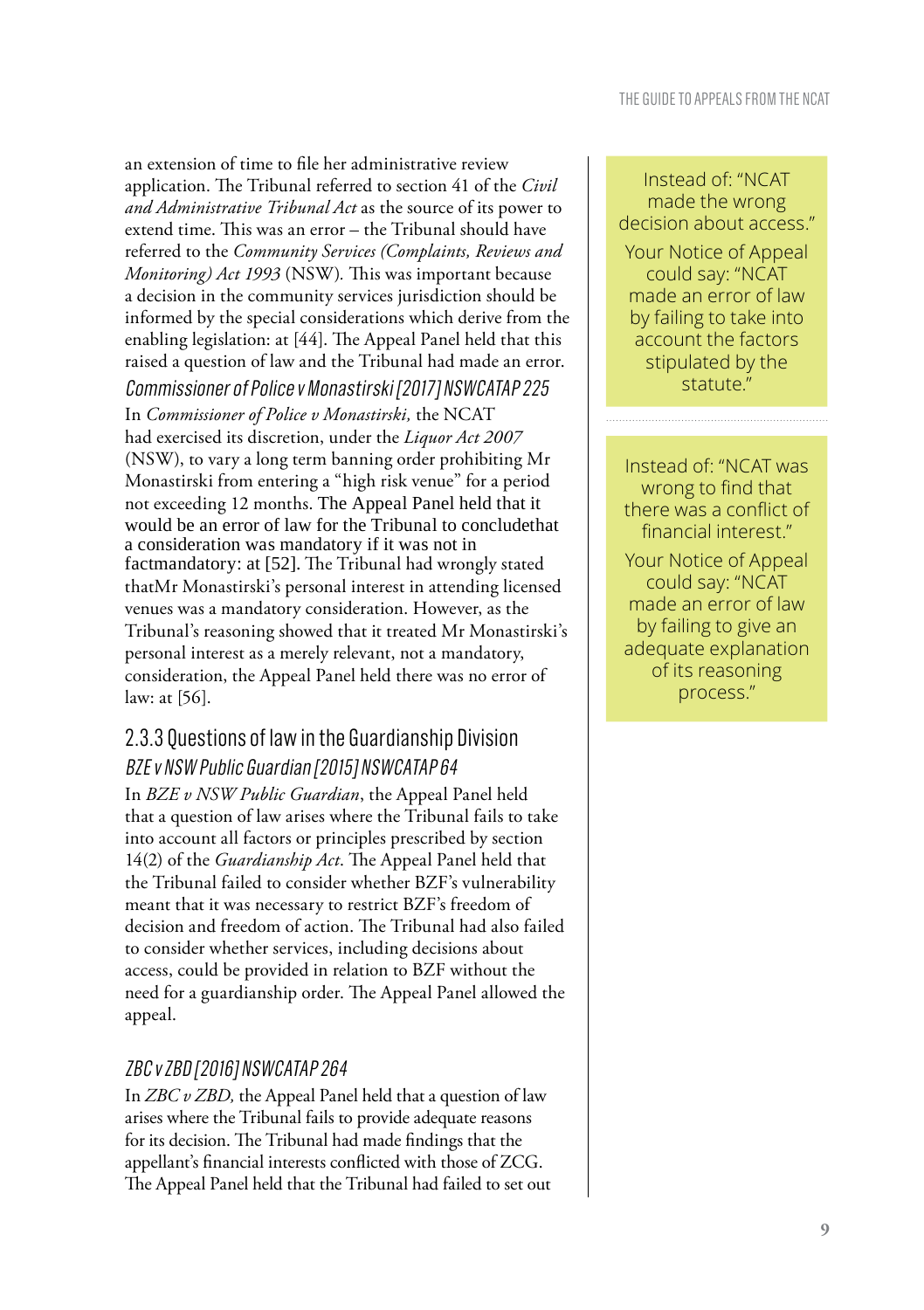any evidence or reasoning process that led to those findings. The Appeal Panel also held that the Tribunal had failed to expose its reasons for deciding it was in the best interests of ZCG to appoint the appellant as her private financial manager. As a result, the Appeal Panel allowed the appeal. BTK v The Public Guardian [2015] NSWCATAP 89

In *BTK v The Public Guardian*, BTK submitted that he had been deprived of a fair hearing and natural justice. The reason for this was because the Tribunal had failed to evaluate and explore the significance of the change in relations between BTK and his mother (BTL), and her cognitive condition. The Appeal Panel held that a question of law arises where the Tribunal fails to take into account a relevant consideration. The appeal was allowed because the Tribunal had failed to take into account (amongst other things) issues about undue influence and BTL's cognitive condition.

#### ZAN v The Public Guardian [2016] NSWCATAP 20

In *ZAN v Public Guardian,* the Appeal Panel held that whether each party was given adequate notice of the hearing raises a question of law. ZAN, the father of ZAL, only received one day's notice of the hearing before the Tribunal, and the Tribunal conducted the hearing without affording ZAN an opportunity to see the applications or the documentary evidence. The Appeal Panel held that the Tribunal had failed to afford procedural fairness to ZAN.

#### 2.3.4 Questions of law in the Occupational Division Kaye v Health Care Complaints Commission [2018] NSWCATAP 146

The Tribunal made a decision pursuant to section 41A(2) of the *Health Care Complaints Act 1993* (NSW) permanently prohibiting Mr Kaye from providing a health service in either a voluntary or a paid capacity. On appeal to the Appeal Panel, Mr Kaye relied on several grounds, including: that the Tribunal erred in ordering that he be permanently prohibited from providing any health service; and that the Tribunal erred in finding that he posed a risk to the health and safety of the public. The Appeal Panel held that none of these grounds raised a question of law, as distinct from a mere error.

#### Commissioner for Fair Trading v Younan [2016] NSWCATAP 270

In the original decision, the Commissioner for Fair Trading had decided that Mr Younan, the director of a company which was a licensed contractor under the *Home Building Act 1989* (NSW), had engaged in conduct which would warrant disciplinary action. The grounds for that decision included the contractor's non-compliance with the "Gosford rectification

Failing to give proper reasons raises a question of law.

The correctness of a finding which determines the application of a statute is a question of law.

Instead of: "NCAT was wrong to impose a caution."

You could say: "NCAT's reasons do not disclose the reasons for imposing a caution."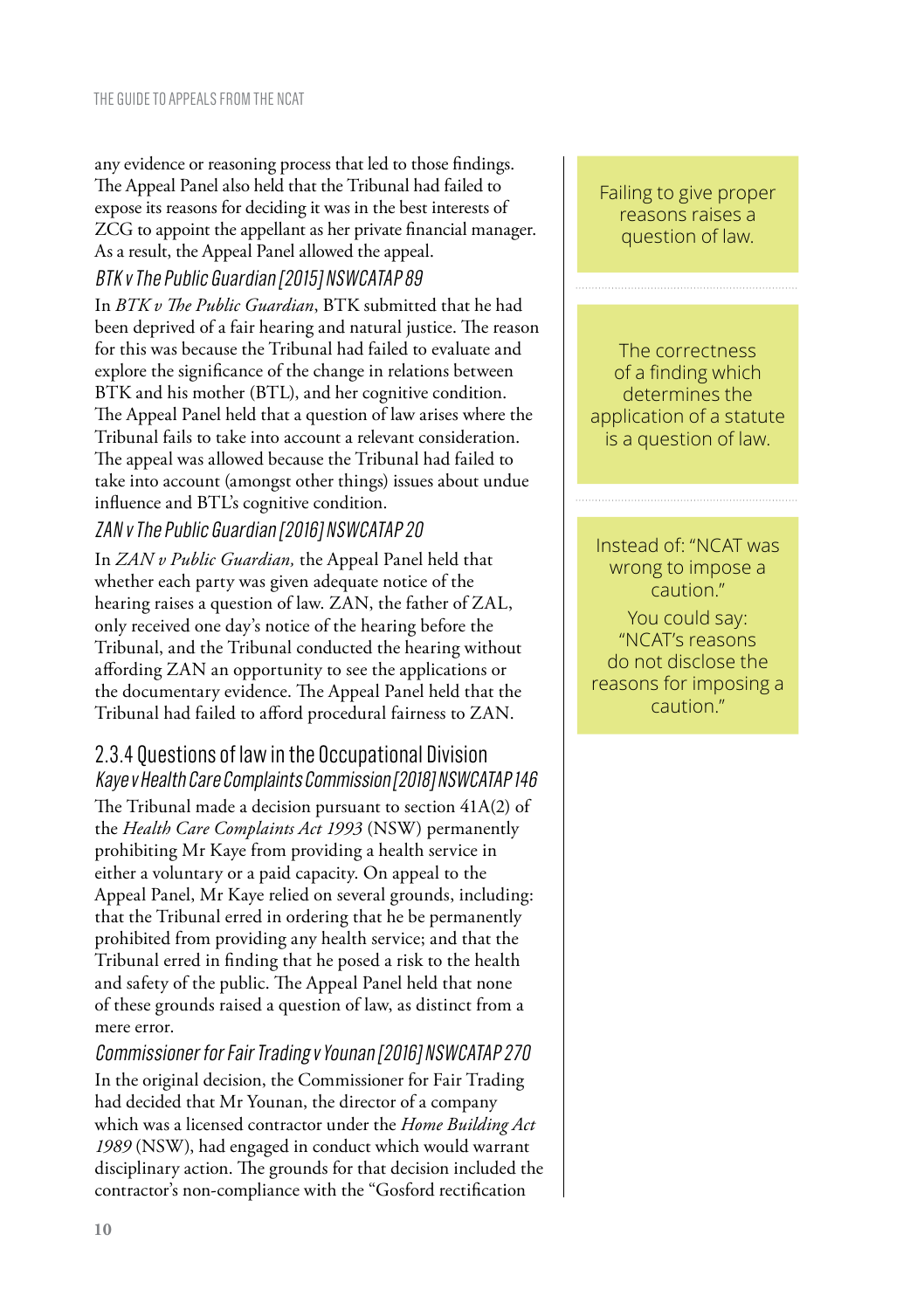order". The Tribunal set aside the Commissioner's decision, concluding that the "Gosford rectification order" was not a "rectification order" within the meaning of the *Home Building Act*. The Commissioner appealed. One of the Commissioner's grounds of appeal was that the Tribunal had erred in finding that the Gosford rectification order did not comply with the *Home Building Act* (because it did not set out the "steps" required for compliance with it). Although it had the appearance of a question of fact, the Appeal Panel accepted that this raised a question of law. That was because the Tribunal's finding was necessary to determine whether the *Home Building Act* applied. The Appeal Panel said it was a case where the facts adduced before the Tribunal were directed towards proving an ultimate fact which was a term used in a statute: at [28]. This meant that a question of law was raised by the Tribunal's decision.

# **2.4 How to identify findings of fact and discretionary decisions**

It is particularly difficult to establish an error raising a question of law where the Tribunal has made a discretionary decision or a finding of fact. If you wish to appeal against this kind of decision, it is highly likely that you will need "leave" to appeal (see Part 3 of this Guide).

The below case studies explain the terms "finding of fact" and "discretionary decision", so that you can determine if the part of your NCAT decision from which you wish to appeal contains this kind of decision.

### 2.4.1 The Tribunal makes a finding of fact ZBD v The University of Newcastle [2017] NSWCATAP 70

The Tribunal had been required to determine whether the imposition by the University of a minimum mark of 75% for entry into an engineering Masters degree was "not reasonable having regard to the circumstances of the case" (section 49B(1)(b) of the *Anti-Discrimination Act 1977* (NSW). The Appeal Panel held that the Tribunal's conclusion was a finding of fact, saying (at [277]) that "[i]n determining whether the 75% requirement was 'not reasonable having regard to the circumstances of the case', it could be said that the Tribunal was required to make a broadly based value judgment having regard to the material before it. In our view, the Tribunal's conclusion in this regard at [99] is clearly a finding of fact". Unless affected by an error of law, the appellant would require leave to appeal in respect of that finding.

A conclusion which requires the Tribunal to make a broad-based value judgment is likely to be a finding of fact.

The making of a finding of fact does not raise a question of law as long as there is sufficient evidence to support the finding.

A discretionary decision is one on which reasonable minds could differ. The Appeal Panel will not interfere with a discretionary decision just because it thinks it was wrong.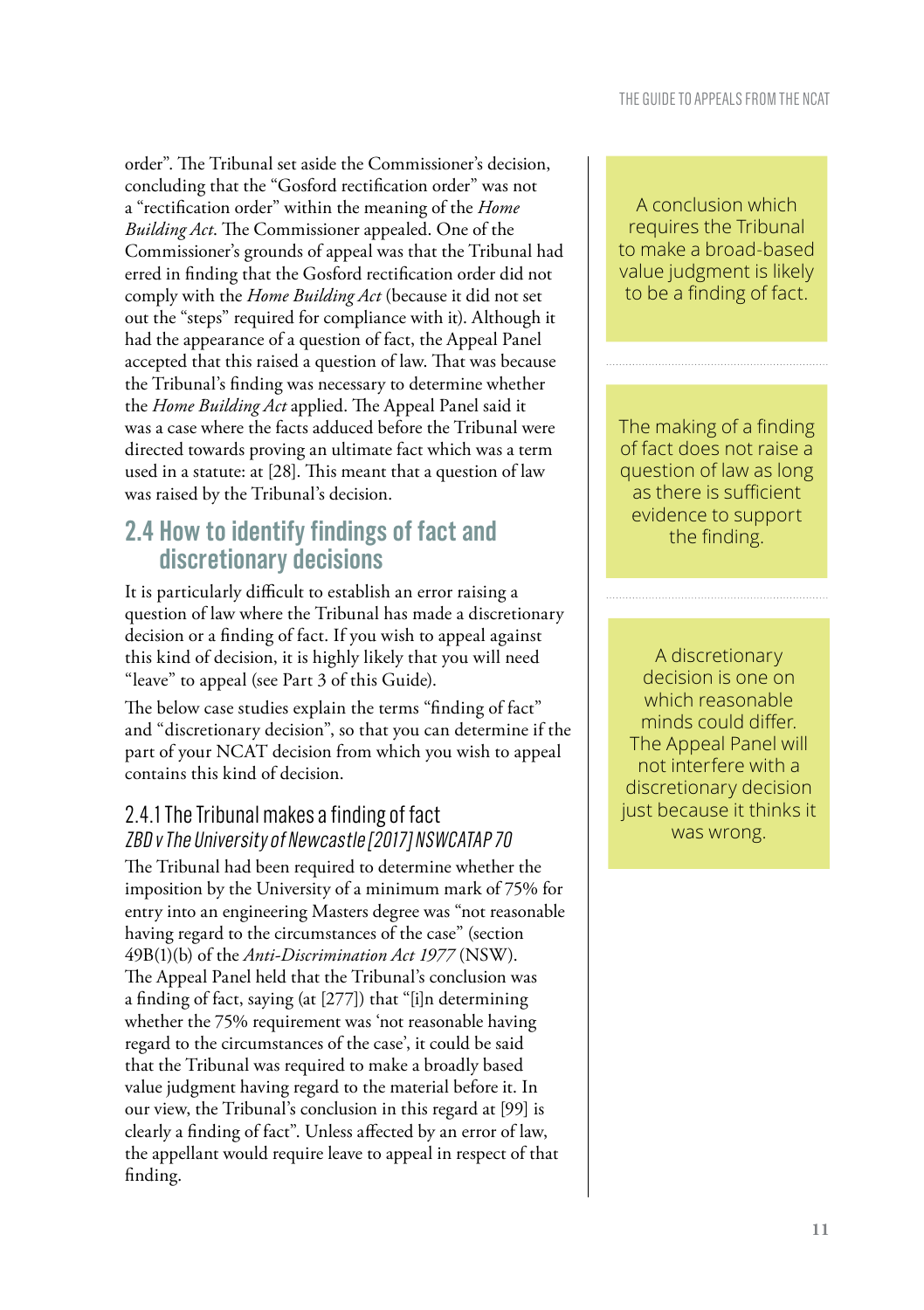#### Johnson v Wilson [2018] NSWCATAP 40

In *Johnson v Wilson*, a dispute arose between tenants and their landlord as to an amount of compensation owed in respect of damage allegedly caused by the tenants during the term of their tenancy. The Tribunal found – amongst other things – that the landlord was entitled to be paid compensation to resurface the kitchen doors, which had been scratched and chipped. The Tribunal considered that these scratches and chips went far beyond "fair wear and tear".

The tenants sought to appeal to the Appeal Panel. The Appeal Panel held that there was no question of law arising out of the Tribunal's decision, because the Tribunal had sufficient evidence before it to lead to the finding that the kitchen cabinetry needed replacement, to find that there was damage to the door jambs, and to make certain discounts: at [26].

#### 2.4.2 The Tribunal makes a discretionary decision BKW v Department of Family and Community Services [2015] NSWCATAP 232

A decision whether or not to extend time is discretionary. This means that the Appeal Panel should not overturn the decision simply because it would have reached a different decision: [at 50]. In *BKW,* the Tribunal had dismissed an application for administrative review as out of time. The Appeal Panel held that that decision was not just wrong, but unfair. The Tribunal had chosen the wrong date for the running of time: at [18]; [59]. Had the Tribunal measured time correctly, it "may well have altered in a significant way its calculus in relation to the appropriate exercise of discretion".

Most decisions will contain at least one finding of fact. Examples are where:

-The NCAT makes a finding about whether something happened or not.

-The NCAT decides whether something is "reasonable", or "fair wear and tear".

-The NCAT evaluates personal circumstances.

Instead of: "NCAT was wrong to find that I damaged the doors in the property." Your Notice of Appeal could say: "There was no evidence that I damaged the doors in the property."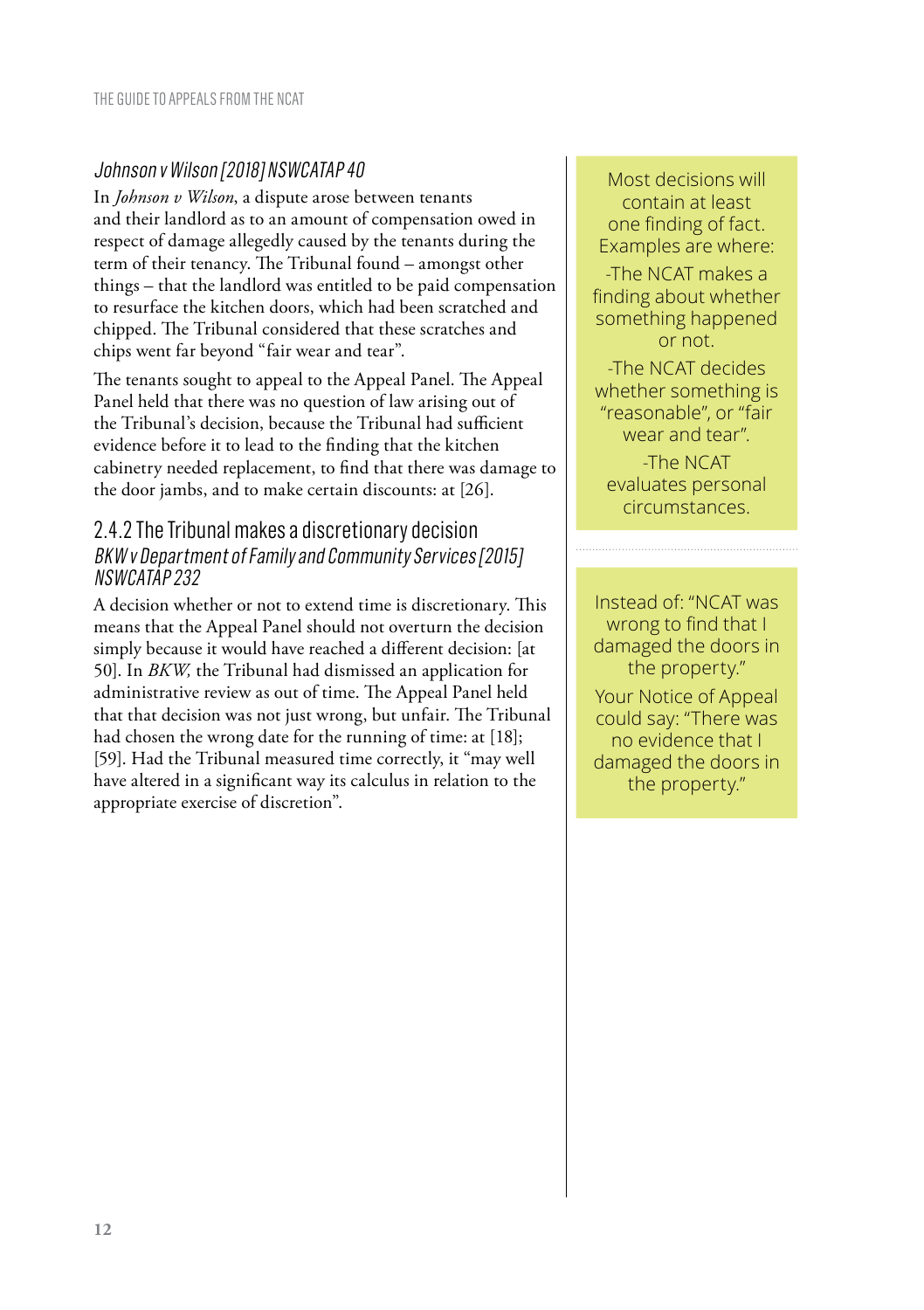# **3. CAN YOU OBTAIN LEAVE TO APPEAL?**

If you cannot identify a question of law in your NCAT decision, you will need to apply for leave to appeal. This is also done using the **Notice of Appeal** form found on the NCAT website www. ncat.nsw.gov.au/Pages/ncat\_decisions/appeals.aspx.

# **3.1 Principles applying to the grant of leave to appeal**

The Appeal Panel will consider whether to grant you leave to appeal. In *Collins v Urban* [2014] NSWCATAP 17 at [84], the Appeal Panel said that an applicant for leave to appeal must show "something more" than that the Tribunal was arguably wrong on the point raised. The Appeal Panel also said that applications for leave to appeal are to be approached with restraint. Ordinarily, therefore, it is appropriate to grant permission to appeal only in matters that involve:

- "issues of principle"; or
- • "questions of public importance or matters of administration or policy which might have general application"; or
- "an injustice which is reasonably clear, in the sense of going beyond merely what is arguable, or an error that is plain and readily apparent which is central to the Tribunal's decision and not merely peripheral, so that it would be unjust to allow the finding to stand"; or
- "a factual error that was unreasonably arrived at and clearly mistaken"; or
- "the Tribunal having gone about the fact finding process in such an unorthodox manner or in such a way that it was likely to produce an unfair result so that it would be in the interests of justice for it to be reviewed".

The following case studies provide examples of cases where leave to appeal has been granted. You should also note the special principles which apply in the Consumer and Commercial Division (Part 3.3).

## **3.2 Examples of cases where the Appeal Panel has granted leave to appeal**

#### AIN v Medical Council of New South Wales [2017] NSWCATAP 23

The Administrative and Equal Opportunity Division made findings about the nature and extent of an online publication of AIN's personal information (in contravention of section 18 of the *Privacy and Personal Information Protection Act 1998*  (NSW)). The Appeal Panel held that, in making a finding that

Leave to appeal should be granted where a finding of fact has been unreasonably arrived at, or is unsafe, producing unfairness to one party.

Example applications for leave to appeal:

NCAT's decision raises an issue of principle about …

NCAT's decision contains an error which raises a question of public importance, which is …

The NCAT's finding contains a plain and readily apparent error, which is … , so that it would be unjust to allow it to stand.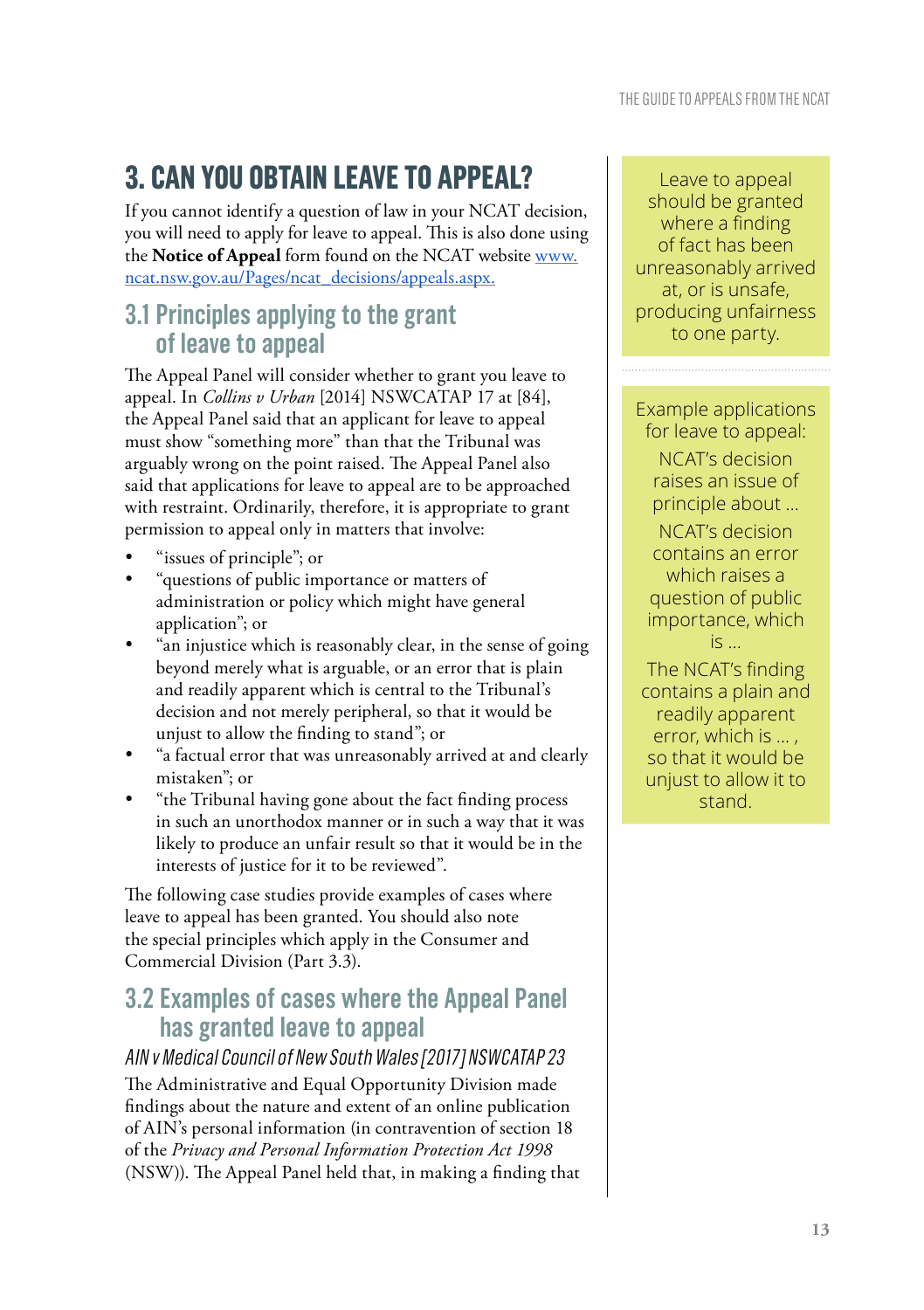the breach of section 18 had continued up to 12 June 2011, the Tribunal had failed to take into account data from a particular computer program. Those data indicated continued publication through to 30 April 2012. That evidence was "objective evidence" which ought to have been given "particular weight" because the Medical Council's own evidence about duration was unsatisfactory. The Appeal Panel said (at [55]) that it was "sufficient for us to conclude that the Tribunal's finding as to the duration of the Contravening Publication was an error of fact". Leave to appeal should be granted "because the finding was unreasonably arrived at and is unsafe. It would be unfair to AIN to uphold the finding as to duration of breach".

#### ATX v Victims Compensation Fund Corporation [2015] NSWCATAP 42

ATX appealed from a decision of the Administrative and Equal Opportunity Division that she was not entitled to compensation under the *Victims Support and Rehabilitation Act 1996* (NSW). By an unknown error, the Tribunal had never been provided with a copy of some handwritten notes made by ATX detailing the alleged assaults. The Appeal Panel held that the handwritten notes were "directly relevant to the issue of whether ATX was the victim of violence" and that "[t]he Tribunal should have taken them into account": at [22]. The Appeal Panel therefore granted leave to appeal.

## **3.3 Special principles for Consumer and Commercial Division decisions**

In addition, before granting leave to appeal from a decision of the Consumer and Commercial Division, the Appeal Panel must be satisfied that the applicant may have suffered a substantial miscarriage of justice because the decision of the Tribunal under appeal was not fair and equitable;<sup>3</sup> or the decision was against the weight of the evidence;<sup>4</sup> or "significant new evidence" has arisen;<sup>5</sup> see *Civil and Administrative Tribunal Act,* Schedule 4, clause 12

#### (1).The following cases provide some examples.

#### 3.3.1 Thiessen v Poolsurf Qld Pty Ltd [2015] NSWCATAP 250

The Tribunal had failed to make specific findings about a critical matter (the manner in which work was undertaken). The Appeal Panel held that there was a significant possibility that a different result would have followed if that finding had been made, and therefore that a substantial miscarriage may have occurred: at [38]; [41].

#### 3.3.2 Hayes v Williams [2015] NSWCATAP 268

Leave to appeal was granted because the Tribunal had used the wrong percentage of floor area to calculate a rent reduction; the percentage was "a central aspect of the reasoning" and the

Leave to appeal should be granted where the Tribunal has failed to take into account directly relevant evidence.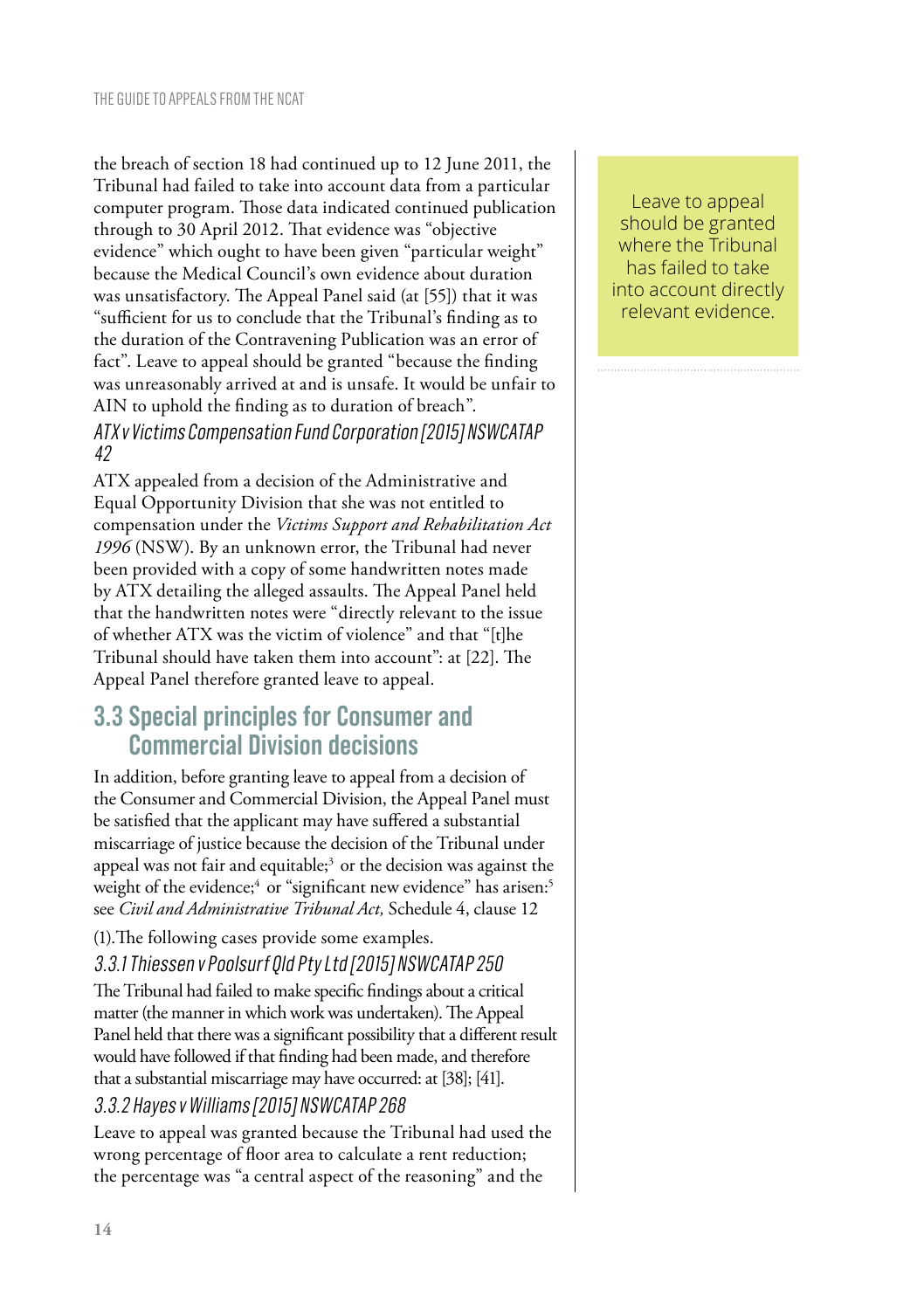Appeal Panel described it as "a clearly wrong factual premise". 3.3.2 Claydon v NSW Land and Housing Corporation [2015] NSWCATAP 192

The Appeal Panel held that a decision by prosecutors (to withdraw charges of supply of prohibited drugs) was "significant new evidence" in relation to the termination of the appellant's NSW Housing tenancy, even though it occurred after the Tribunal's termination decision: at [30].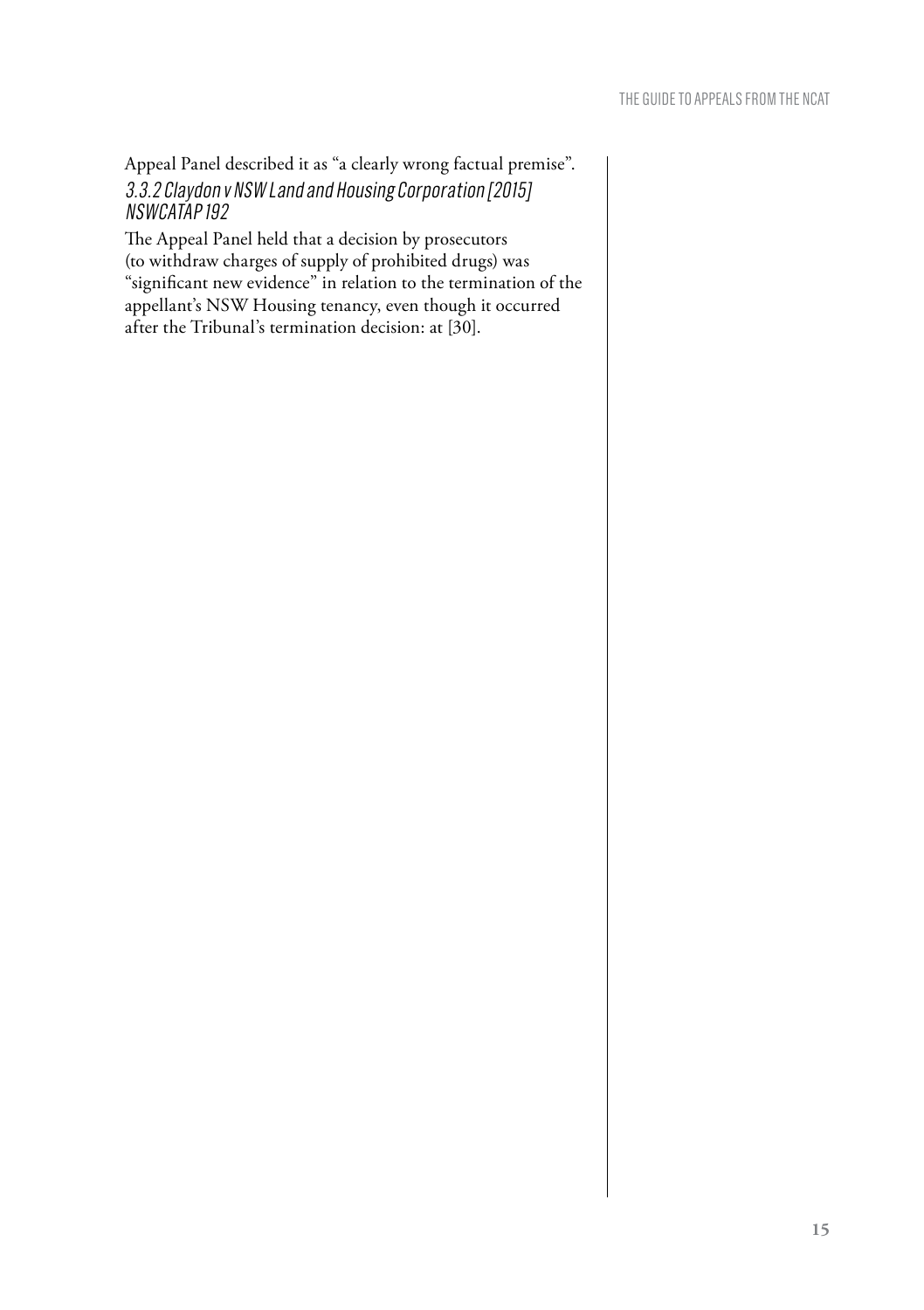# **4. CAN YOU APPEAL TO COURT?**

## **4.1 When can an appeal be made to the District Court, Supreme Court or Land and Environment Court?**

A statutory appeal to a court may be available to you if:

- (a) Your NCAT decision is a general decision made in the Guardianship Division;
- (b) Your NCAT decision is an external appeal decision;
- (c) Your NCAT decision imposes a civil penalty;
- (d) Your NCAT decision is one of certain types of Administrative and Equal Opportunity Division decision, or
- (e) You have a decision of the Appeal Panel deciding an internal appeal.

Each of these categories is further explained below.

#### 4.1.1 Your NCAT decision is a certain type of Guardianship Division decision

A party in a Guardianship Division proceeding for a "general decision" (see Schedule 1 for an explanation of this term) may appeal the decision to the Supreme Court. <sup>6</sup>

If your NCAT decision is an interlocutory decision, the Supreme Court's leave is required before the appeal will be heard. (See the Glossary for the meaning of "interlocutory decision".) In the case of any other type of decision, you are entitled to appeal if your decision raises a question of law (see Part 2 for the meaning of this term), but you will require leave if it does not. <sup>7</sup>

Part 4.2 explains the principles the Court will apply in considering the grant of leave.

#### 4.1.2 Your NCAT decision is an external appeal decision

If your NCAT decision is an external appeal decision (see Schedule 1 for an explanation of this term), you may, with the leave of the Supreme Court, appeal to the Supreme Court on a question of law. Part 4.2 explains the principles the Court will apply in considering the grant of leave.

#### 4.1.3 Your NCAT decision imposes a civil penalty

A person on whom a civil penalty has been imposed by the Tribunal in proceedings in the exercise of its enforcement or general jurisdiction may appeal on a question of law to:

The time limit for an appeal to a court is generally 28 days from the date of the decision.

When an application is made to the Supreme Court to appeal a Guardianship Division decision, the decision is stayed pursuant to clause 14(5) of Schedule 6 of the *Civil and Administrative Tribunal Act.*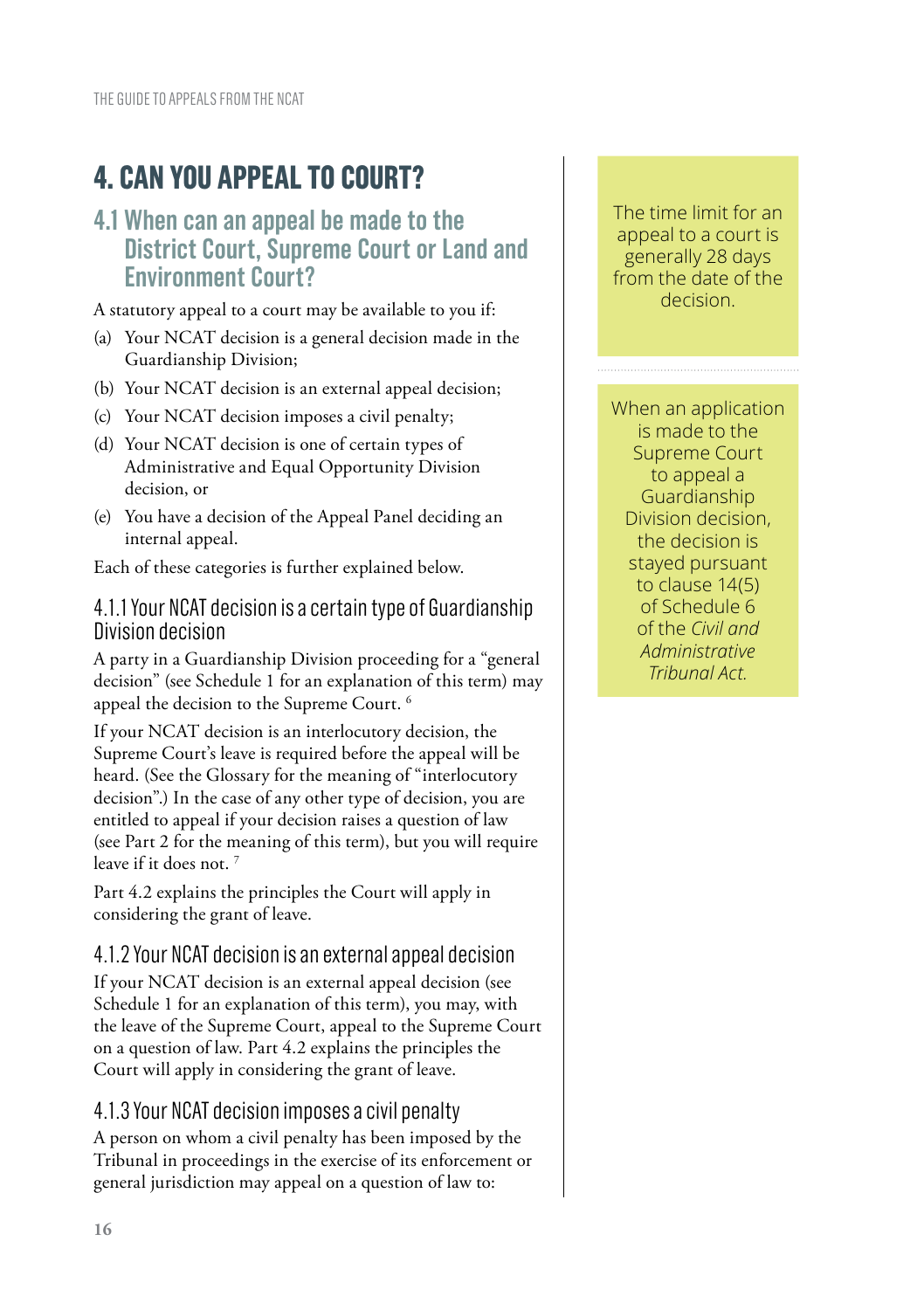- The Supreme Court (if the Tribunal was constituted by one or more senior judicial officers); or
- • Otherwise the District Court. 8

#### 4.1.4 Certain Administrative and Equal Opportunity Division decisions

A party to proceedings in which any of the following decisions is made may appeal to the Supreme Court on a question of law against the decision: 9

- A decision by the Administrative and Equal Opportunity Division for the purposes of the *Child Protection (Working With Children) Act 2012* (NSW) *;*
- A decision by the Administrative and Equal Opportunity Division for the purposes of the *National Disability Insurance Scheme (Worker Checks) Act 2018* (NSW) *.*

A party to proceedings in which a decision by the Administrative and Equal Opportunity Division is made for the purpose of lands legislation<sup>10</sup> may appeal to the Land and Environment Court against the decision.<sup>11</sup>

#### 4.1.5 You wish to appeal a decision of the Appeal Panel on an internal appeal

If you have already appealed your NCAT decision to the Appeal Panel, and you are dissatisfied with the Appeal Panel's decision, you may, with the leave of the Supreme Court, appeal to the Supreme Court on a question of law: s 83(1), *Civil and Administrative Tribunal Act*. It will be necessary to identify a question of law in the Appeal Panel's decision. Part 4.2 explains the principles the Court will apply in considering the grant of leave.

## **4.2 Principles relevant to the grant of leave to appeal to a court**

In many instances when applying to a court to appeal from an NCAT decision, you will need leave to appeal. The court to which you are appealing will decide whether to grant you leave. Only if leave is granted will the court proceed to consider your appeal.

You should note that there are many considerations relevant to the grant of leave to appeal to a court, but some of the factors which the court may take into account are:

In *John Maiolo tla M & N Peninsular Kitchens & Joinery v Chiarelli* [2017] NSWSC 982, Davies J said that a party seeking leave to appeal from the NCAT to the Supreme Court must point to something more than error (at [29]). Davies J also approved a statement that, where small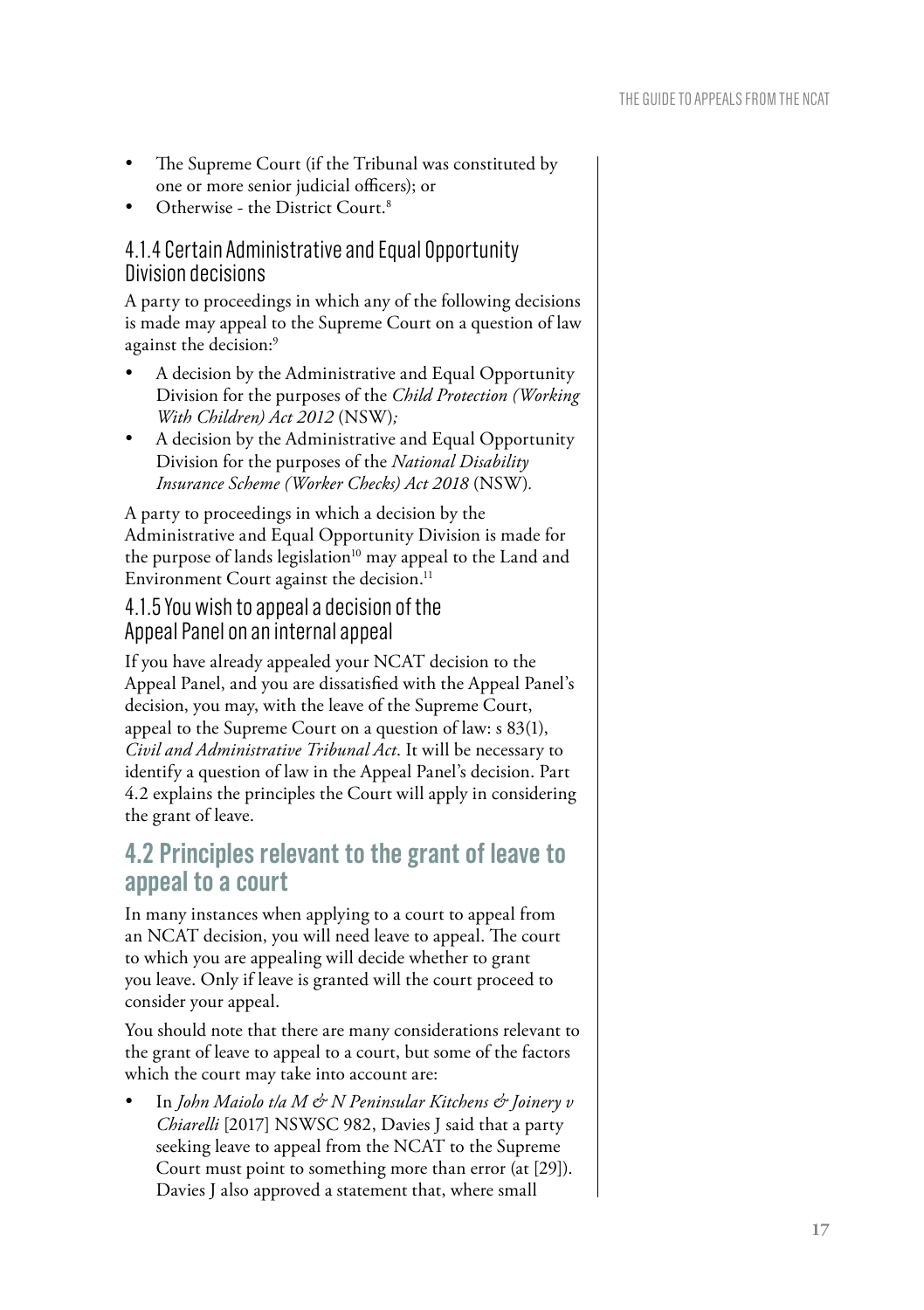claims are involved, "it is important that there be early finality in determination of litigation" (at [30]-[32]).

- An applicant for leave to appeal must demonstrate something more than that the trial judge was arguably wrong in the conclusion arrived at: *Zelden v Sewell* [2011] NSWCA 56 at [22].
- The Court generally will not grant leave to appeal if the issue on which the appeal is founded was not raised before the original decision-maker: *Abdel-Messih v Marshall*  [2018] NSWSC 648 at [48].

## **4.3 How to identify a question of law in an appeal to a court**

The same principles which have already been outlined in this Guide for the identification of a question of law in the Appeal Panel apply to proceedings in a court. The following is a case example of an appeal to a court from the NCAT.

#### John Maiolo t/a M & N Peninsular Kitchens & Joinery v Chiarelli [2017] NSWSC 982

The Appeal Panel had made orders for the appellant to install a kitchen, but failed to make orders that the respondents pay the price as previously agreed. The appellant's solicitors wrote to the Appeal Panel requesting assistance to address this, but did not receive a response from the Appeal Panel.

On appeal, the Supreme Court held that the Appeal Panel, by failing to respond to the appellant's correspondence, had failed to respond to a substantial, clearly articulated argument, or had failed to address the substance of the applicant's argument, and had thereby denied procedural fairness to the appellant: at [43]- [44]. Therefore, an error of law had occurred.

## **4.4 How is an application made?**

You will need to check the website of the relevant court, or telephone the Registry, in order to obtain the form. Contact details are contained at the back of this Guide.

There will be fees for filing your appeal at court.

The time limit for an appeal to a court is generally 28 days from the date of the decision (Uniform Civil Procedure Rules 2005 (NSW), rule 50.3). The enabling legislation in each case also must be checked for time limits.

There may be an error of law if the Appeals Panel does not respond to a substantial, clearly articulated argument advanced by a party in a case.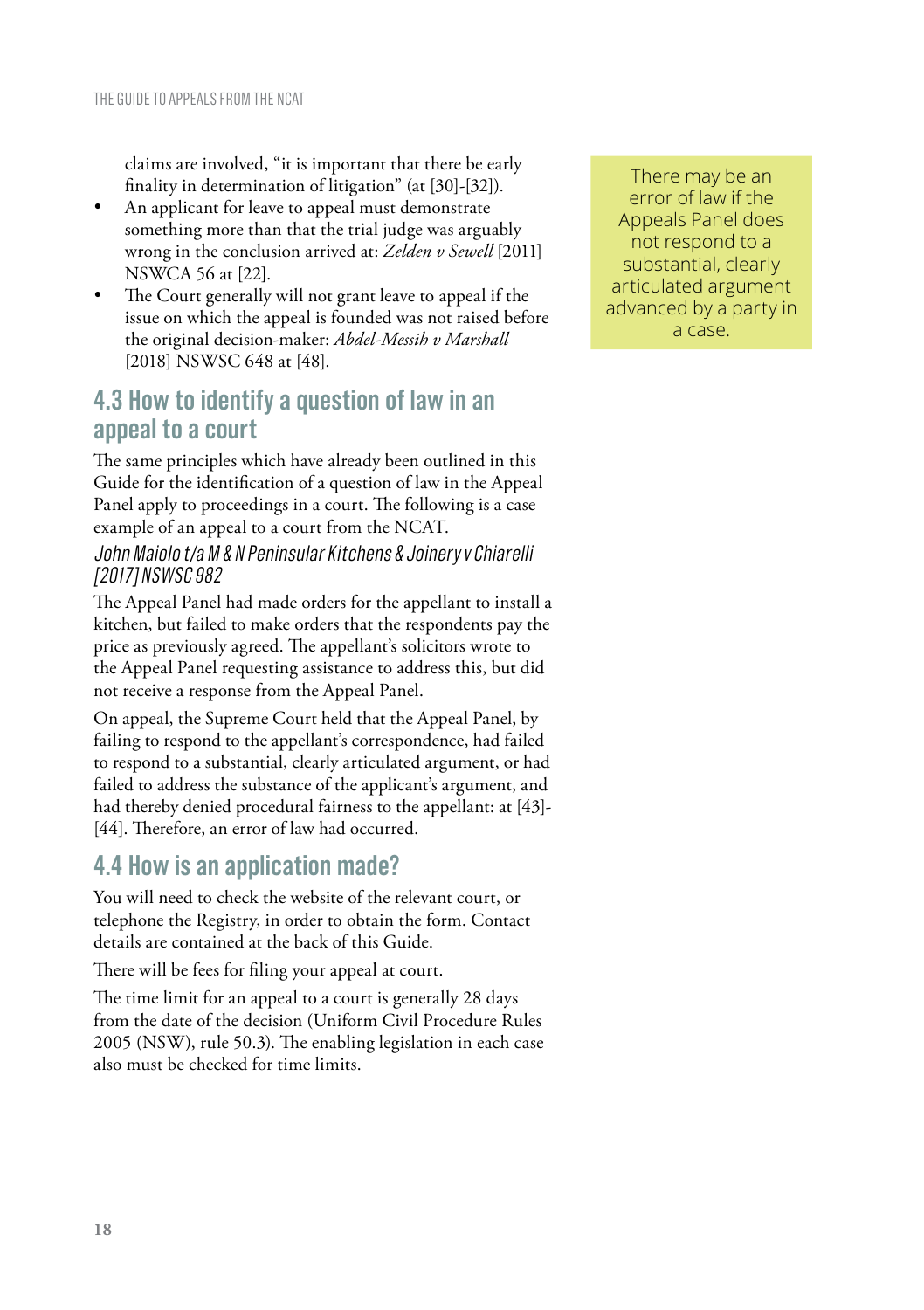# **5. CAN YOU SEEK JUDICIAL REVIEW?**

## **5.1 The Supreme Court can conduct judicial review of all kinds of decisions**

Judicial review is a process by which the Courts, usually the Supreme Court of New South Wales, may review the decisions of NCAT and its Appeal Panel. Judicial reviews are normally heard by one or more judges of the relevant Court.

Unlike the Appeal Panel, when exercising the power of judicial review, the Court's powers are significantly limited. Generally, the Court only has power to review the decision below for what is called a "jurisdictional" or "legal error" essentially, some error of law or process which means that the decision-maker was acting outside the limits of their authority, or failed to comply with a particular procedure.

When exercising the power of judicial review, courts will not (and cannot) review the merits of the decision, or whether it was the "right" one in the circumstances.

Ordinarily, judicial review decisions are made on the basis of the material that was before the original decision-maker. It is only in very exceptional cases (usually, where it is argued that the process before the original decision-maker was unfair) that new evidence will be considered by the Court.

In the event that the Court finds that a legal error has been made out, the Court's powers are limited. It may only:

- quash, or set aside the decision below;
- prohibit any further action being taken in regards to the decision below;
- order certain action to be taken in relation to the decision below;
- state what the correct interpretation of the law is, or what the rights of the parties might be; or
- return the matter to the body below for reconsideration.

If no clear legal error can be identified by the Court, the application for judicial review will be dismissed and the original decision will stand.

Importantly – the Court does **not** have the power simply to "remake" the decision below, whether by making a different decision or by varying the decision below.12 If it is satisfied that an error is made out, the Court will simply return the matter to NCAT or the Appeal Panel for further consideration.

It should also be noted that the Court has a discretion whether to grant any remedy. Accordingly, even if you can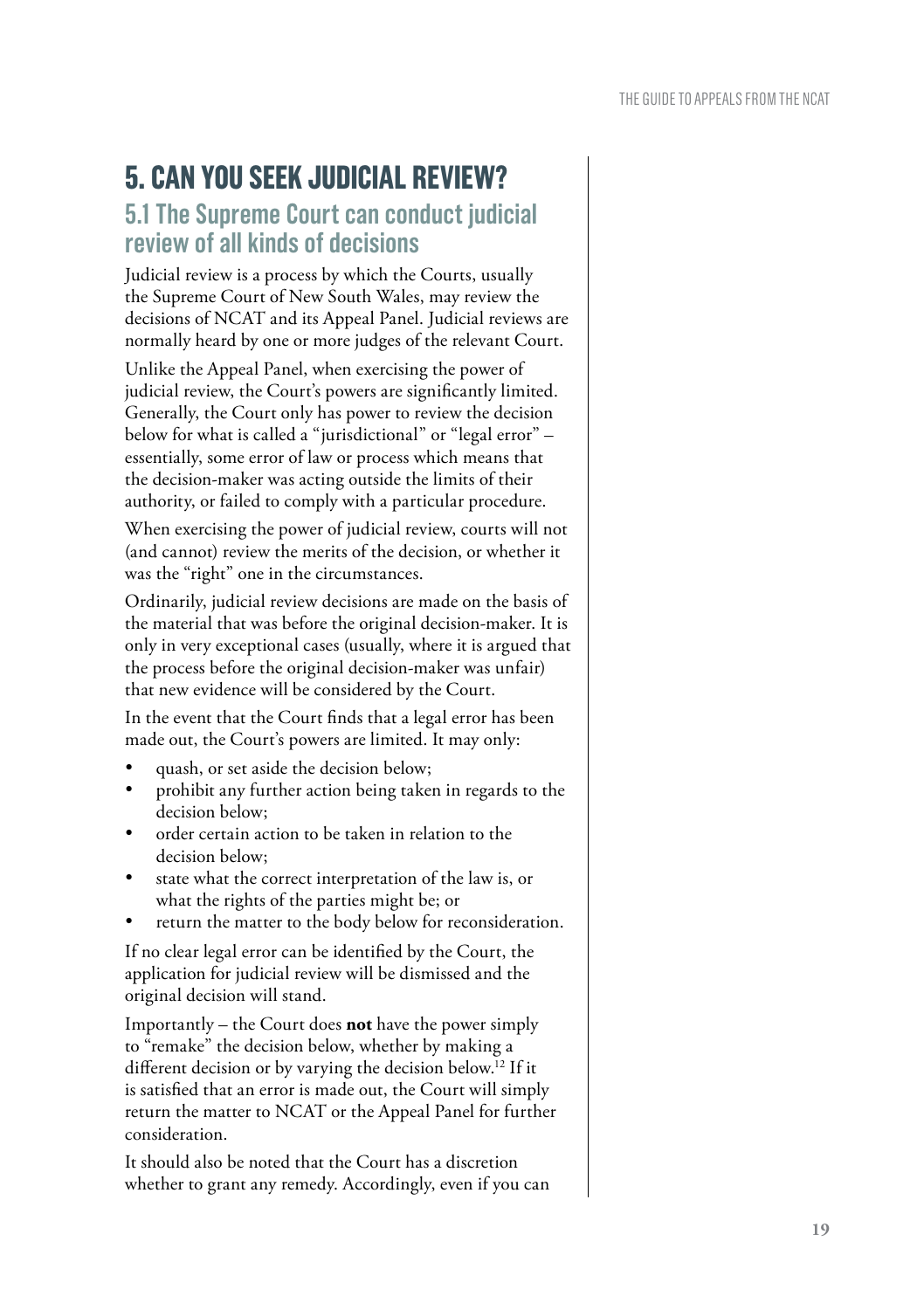demonstrate some sort of error, the Court may refuse to grant any remedy (e.g. if it would be futile to do so, or the error didn't affect the decision).<sup>13</sup>

Relief is also unlikely to be granted if you still have another avenue of appeal available to you (even if that avenue requires you to apply for leave).<sup>14</sup>

# **5.2 How is an application made?**

The ordinary mechanism for applying for judicial review in the Supreme Court of New South Wales is by filing a summons seeking relief under section 69(1) or section 69(3) of the *Supreme Court Act 1970* (NSW). The powers to grant relief referred to in that section are sometimes called the "inherent jurisdiction" of the Supreme Court. You can obtain the Summons (Judicial Review) form from the website http:// www.ucprforms.justice.nsw.gov.au/, or contact the Supreme Court (details are at the back of this Guide).

The Supreme Court will not ordinarily grant a remedy under section 69 if there is another equally effective and convenient remedy. If the Supreme Court decides that it has the power to hear the application, the Supreme Court has a range of procedural powers, including the power to "stay" the decision which is the subject of the application for judicial review.<sup>15</sup> A "stay" is an order stopping the operation of the NCAT decision for a limited period of time.

The time limit for an appeal to a Court is generally 3 months from the date of the decision (Uniform Civil Procedure Rules 2005 (NSW), rule 59.10).

## **5.3 Examples of "jurisdictional error" by the NCAT**

In preparing an application for judicial review, it is necessary to identify "jurisdictional error" in the NCAT's decision. Importantly, not all errors of law are jurisdictional errors. A jurisdictional error can be thought of as a particularly serious error of law. The High Court has said that if an administrative tribunal "falls into an error of law which causes it to identify a wrong issue, to ask itself a wrong question, to ignore relevant material, to rely on irrelevant material or, at least in some circumstances, to make an erroneous finding or to reach a mistaken conclusion, and the tribunal's exercise or purported exercise of power is thereby affected, it exceeds its authority or powers. Such an error of law is jurisdictional error".16 The following case studies will help you to consider whether your NCAT decision might be affected by this special kind of error.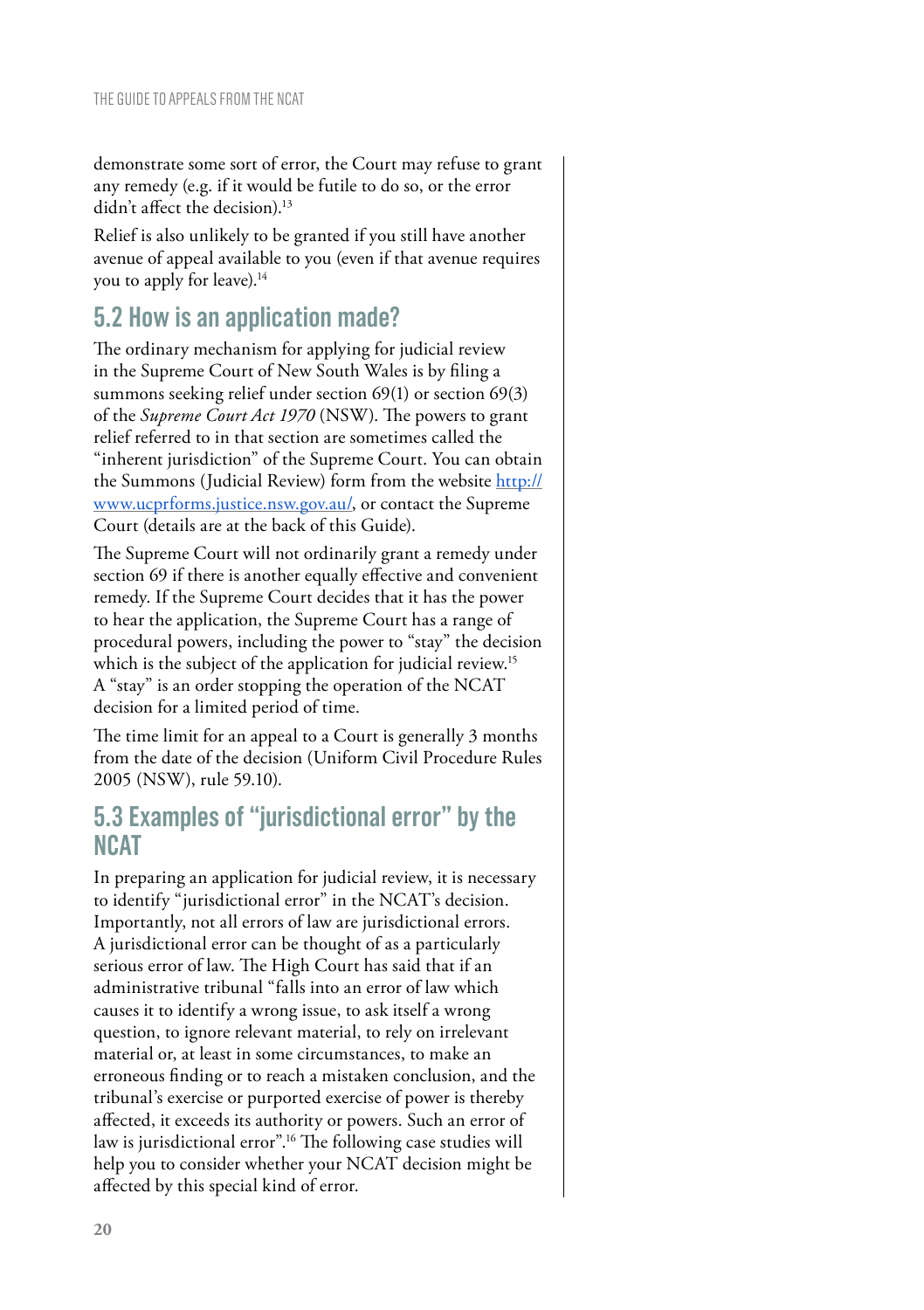#### Allen v TriCare (Hastings) Pty Ltd [2015] NSWSC 416

In the original NCAT proceedings, the NCAT made orders terminating residential site agreements relating to six dwellings at a holiday park operated by TriCare (Hastings) Pty Ltd. The *Residential Parks Act 1998* (NSW)17 at the time provided that the Tribunal must not make such an order unless satisfied (relevantly) that compensation for the cost of relocating the dwelling had been determined. In its reasons, the NCAT did not expressly state that it was so satisfied: at [50]. Nor did the NCAT purport to determine an amount of compensation that answered that description: at [50]. The Supreme Court held that, because the NCAT did not expressly state that it was satisfied that compensation had been determined, the power in section 113(3A)(a) was not engaged, and the NCAT's orders terminating the agreements were affected by jurisdictional error. The Supreme Court ordered that the termination orders be quashed.

#### The Owners - Strata Plan No 13631 v McGrath (No 1) [2016] NSWSC 1929

In *The Owners - Strata Plan No 13631 v McGrath (No 1)*, the Supreme Court held that the Tribunal's decision was affected by jurisdictional error because the Tribunal had purported to make a costs order under section 204 of the *Strata Schemes Management Act 1996* (NSW). That section provides that the Tribunal has power to make a costs order if a pecuniary penalty order had been made. In this instance, that had not occurred: at [14]. The Court doubted whether the Tribunal had any power at all to make costs orders in the circumstances, but it was not necessary to decide that question. The Supreme Court quashed the order. Navazi v New South Wales [2015] NSWCA 308

The Tribunal made an order terminating a residential tenancy agreement for breach by the tenant. It was a precondition for the exercise of that power that the Tribunal was satisfied that the tenant's breach was sufficient to justify termination of the agreement. The Court of Appeal did not have to decide whether the Tribunal had committed jurisdictional error. (This means that the following statements are "*obiter*" and are not a binding part of the law. However, they would have persuasive value.) If it *had*  been necessary to decide, Sackville JA would have held that the decision was affected by jurisdictional error because the Tribunal had formed its satisfaction on the basis of an erroneous understanding of the effect of the cancellation of a rental subsidy: at [60]. The Court of Appeal said that an opinion as to the seriousness of the tenant's breach cannot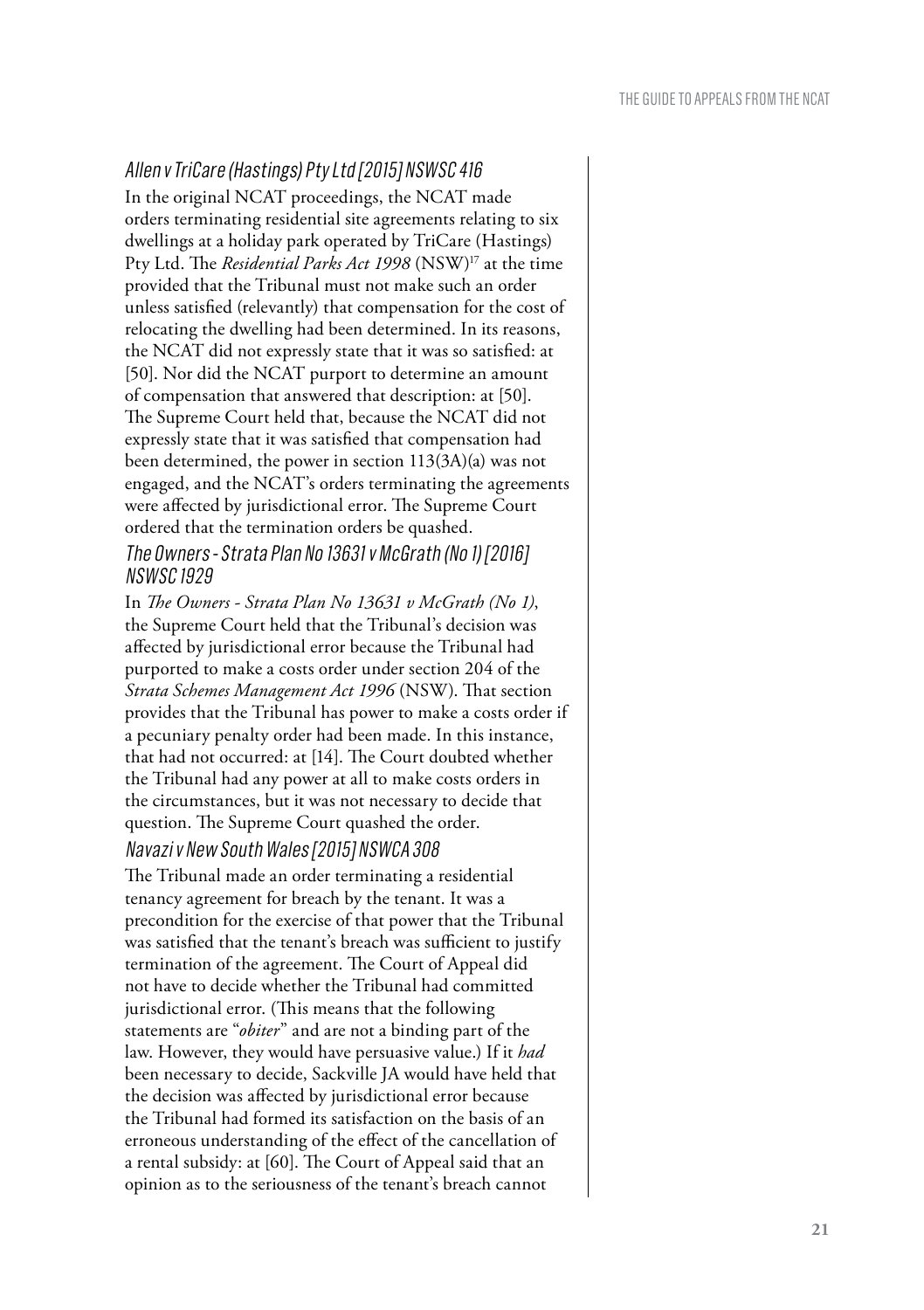be based on a wrong calculation of arrears: this was "an extraneous and legally flawed consideration": at [60].

## **5.4 Exception to the jurisdictional error requirement: Certiorari for error of law on the face of the record**

There is one exception to the rule that "jurisdictional error" is required for the Supreme Court's intervention. The exception is that the Supreme Court has a special power to grant certiorari for an "error of law" that appears "on the face of the record" of proceedings in the NCAT.

Certiorari is a legal term for a type of order which can be made by a court to quash (or overturn) a decision.

"Error of law" has the same meaning as a "question of law", which is a term explained in Part 2.2 of this Guide. The term "face of the record" is a technical term, which means: the documentation originating the application; the NCAT's orders; and the NCAT's reasons. Therefore, if you can show that an "error of law" appears in the NCAT's reasons or orders, this remedy may be available to you.

You may also be able to seek judicial review if there is an "error of law" in the NCAT's reasons or orders.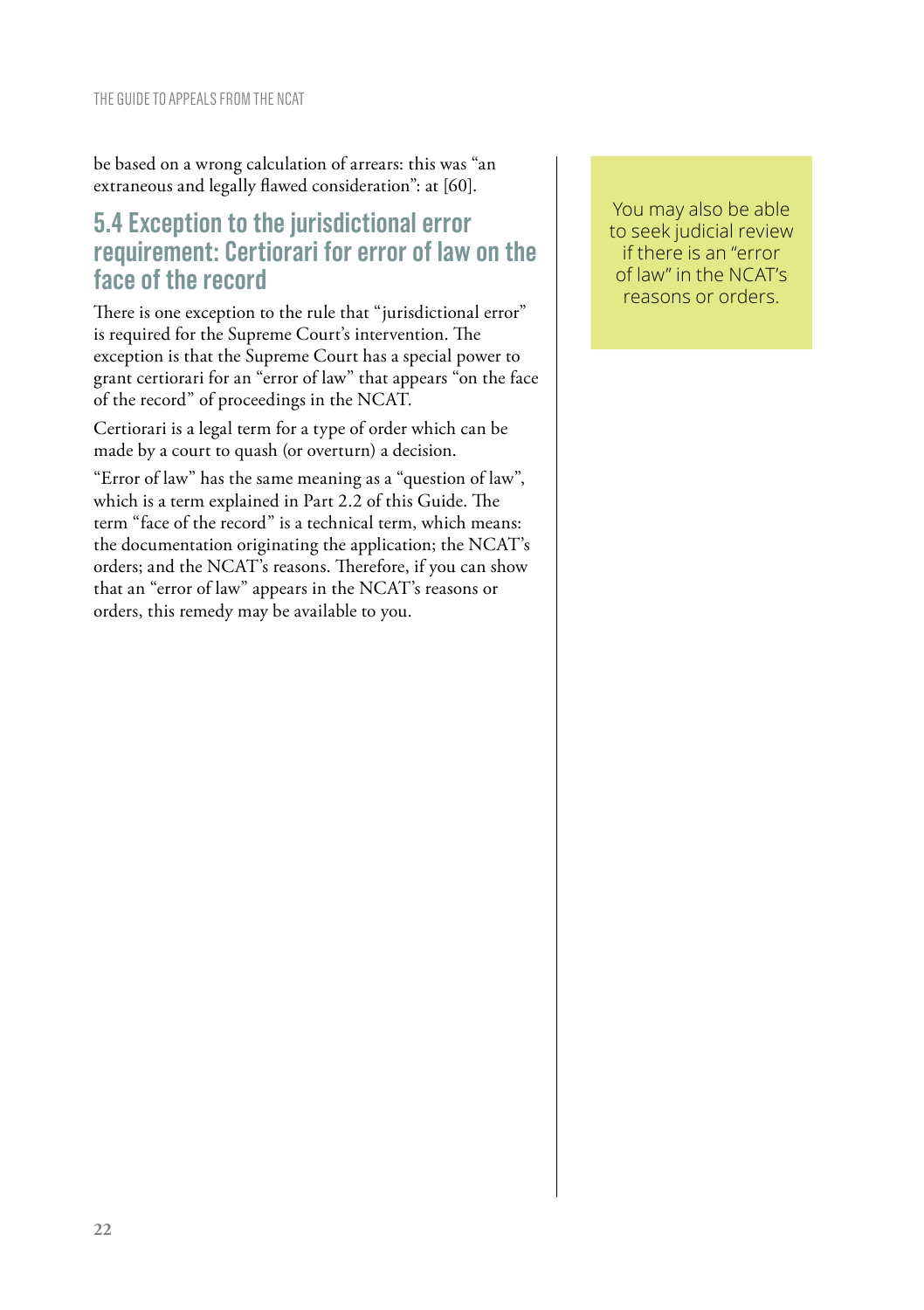# **SAMPLE GROUNDS OF APPEAL**

| <b>Consumer and Commercial Division</b>                                                                                           |                                                                                                                                              |
|-----------------------------------------------------------------------------------------------------------------------------------|----------------------------------------------------------------------------------------------------------------------------------------------|
| INSTEAD OF                                                                                                                        | YOUR GROUND OF APPEAL COULD SAY                                                                                                              |
| I think NCAT was wrong when it found<br>me to be a 'lodger', because I think I'm<br>covered by the Residential Tenancies<br>Act.  | What is the proper meaning of the phrase<br>'agreement under which a person boards', in<br>section 8(1)(c) of the Residential Tenancies Act? |
| NCAT was wrong when it found that<br>my building costs were not reason-<br>able.                                                  | NCAT made an error of law in interpreting<br>the contract to mean that my costs had to be<br>reasonable.                                     |
| NCAT was wrong to find that the<br>dividing fence was solely the swimming<br>pool owner's responsibility.                         | NCAT made an error of law in concluding that<br>the Dividing Fences Act did not apply.                                                       |
| <b>Administrative and Equal Opportunity Division</b>                                                                              |                                                                                                                                              |
| <b>INSTEAD OF </b>                                                                                                                | YOUR GROUND OF APPEAL COULD SAY                                                                                                              |
| NCAT was wrong to find that I was not<br>a proper person to hold a licence.                                                       | NCAT made an error of law by interpreting<br>the Firearms Act incorrectly.                                                                   |
| NCAT was wrong to find that my<br>possession of firearms meant I should<br>not be allowed to hold public displays<br>of firearms. | NCAT made an error of law by taking into<br>account an irrelevant consideration.                                                             |
| NCAT was wrong to vary the banning<br>order.                                                                                      | NCAT made an error of law by treating a<br>non-mandatory consideration as mandatory.                                                         |
| <b>Guardianship Division</b>                                                                                                      |                                                                                                                                              |
| INSTEAD OF                                                                                                                        | YOUR GROUND OF APPEAL COULD SAY                                                                                                              |
| NCAT made the wrong decision about<br>access.                                                                                     | NCAT made an error of law by failing to take<br>into account the factors stipulated by the<br>statute.                                       |
| NCAT was wrong to find that there was<br>a conflict of financial interest.                                                        | NCAT made an error of law by failing to give<br>an adequate explanation of its reasoning<br>process.                                         |
| <b>Occupational Division</b>                                                                                                      |                                                                                                                                              |
| INSTEAD OF                                                                                                                        | YOUR GROUND OF APPEAL COULD SAY                                                                                                              |
| NCAT was wrong to impose a caution.                                                                                               | NCAT's reasons do not disclose the reasons<br>for imposing a caution.                                                                        |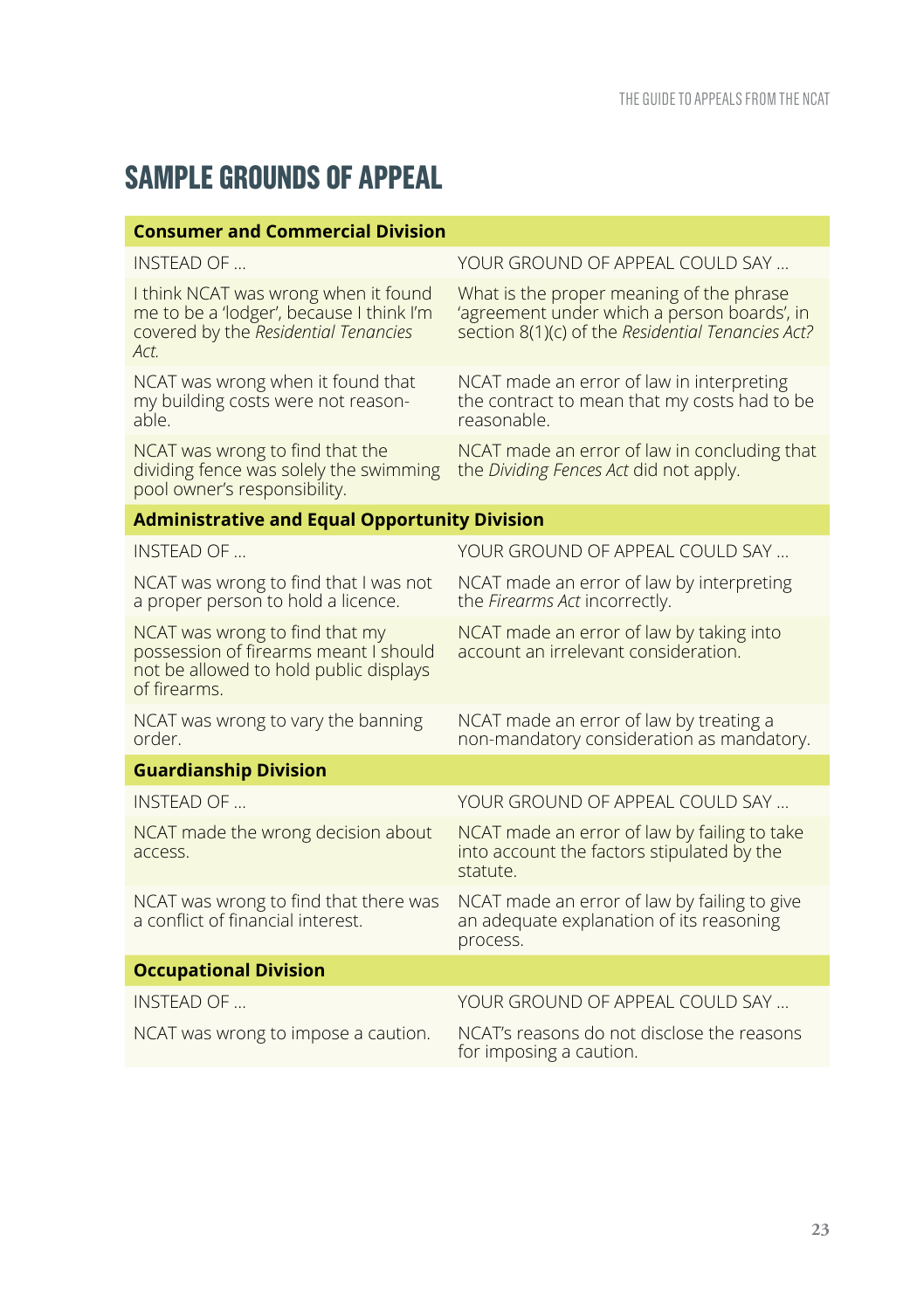# **GLOSSARY**

"**Civil penalty**" means a monetary or pecuniary penalty that is imposed on a person (except as punishment for an offence) for a contravention of either a provision of legislation or an order or other decision of a person or body: section 4, *Civil and Administrative Tribunal Act.*

"**Interlocutory decision**" of the Tribunal means a decision made by the Tribunal under legislation concerning any of the following (see section 4, *Civil and Administrative Tribunal Act*):

- (a) the granting of a stay or adjournment;
- (b) the prohibition or restriction of the disclosure, broadcast or publication of matters;
- (c) the issue of a summons;
- (d) the extension of time for any matter (including for the lodgment of an application or appeal);
- (e) an evidential matter;
- (f) the disqualification of any member;
- (g) the joinder or misjoinder of a party to proceedings;
- (h) the summary dismissal of proceedings;
- (h1) the granting of leave for a person to represent a party to proceedings; or
- (i) any other interlocutory issue before the Tribunal.

## **What is an appeal "as of right"?**

An internal appeal from a final decision of the Tribunal may be made "as of right" on any question of law: section 80(2), *Civil and Administrative Tribunal Act*.

The phrase "as of right" means that the permission (leave) of the Appeal Panel is not required. You are entitled to an appeal on a question of law from a general or administrative review jurisdiction decision without asking for the permission of the Appeal Panel.

## **What is an internal appeal?**

An internal appeal is an appeal to the Appeal Panel, which is part of the NCAT.

Importantly, internal appeals to NCAT's Appeal Panel are not an opportunity to "re-run" the first hearing, or an opportunity to have your case heard afresh.

This means that the NCAT Appeal Panel generally does not permit parties to rely upon evidence or materials which were not put before the original Tribunal. Additionally, parties are not automatically allowed to be represented by a lawyer before the Appeal Panel, unless they were allowed to be represented by a lawyer before the Tribunal below. However, the Appeal Panel may depart from these general rules and allow fresh evidence, or legal representation, if it wishes.

If the Appeal Panel does find that the Tribunal made some kind of error, the Appeal Panel has a wide range of powers available to it. For example, the Appeal Panel may:

- Allow the appeal;
- • Dismiss the appeal;
- Confirm the decision below;
- Set aside the decision below;
- Vary the decision below; or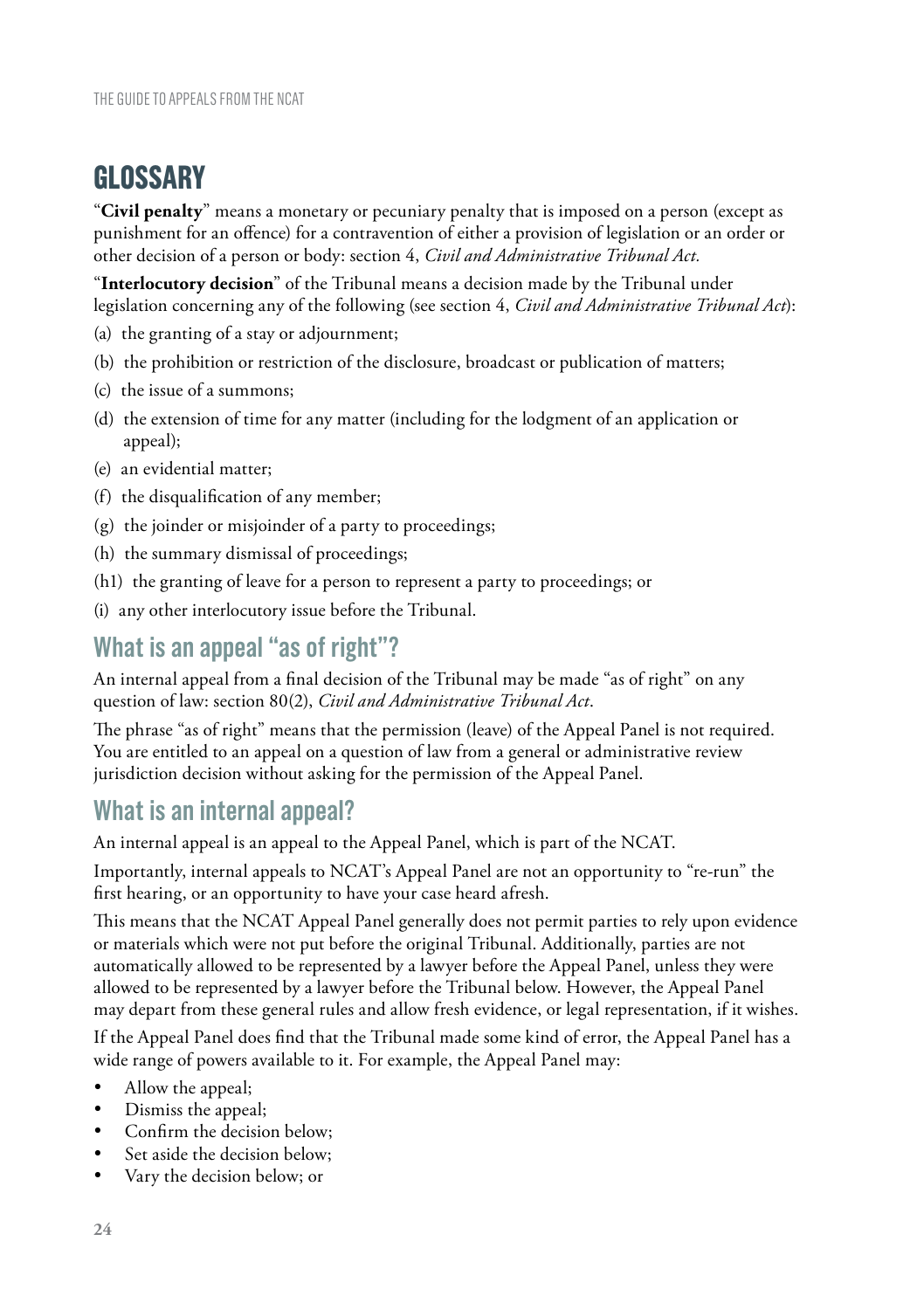• Quash or set aside the decision below and send the matter back for re-determination.

In doing so, the Appeal Panel *in effect* occupies the same position, and exercises all the same powers, as the original Tribunal. It also has the power to refer questions of law to the Supreme Court for resolution, either at the request of the parties or at its own motion.

The decisions of the Appeal Panel are generally accepted as being binding on Tribunal Members sitting and persuasive to later Appeal Panels.

Decisions of the Appeal Panel may be further appealed to the Supreme Court of NSW or challenged by way of judicial review.

## **What is the Appeal Panel?**

The NCAT Appeal Panel is an internal appeals body, formed within NCAT to hear appeals against decisions made by the Tribunal. It is usually made up of two to three members drawn from across NCAT's membership. These appointments are based on experience and expertise of the Members, their workloads, and the skills required in the particular case.

Often the NCAT Appeal Panel will hear matters with both parties present and making oral argument. However, the Appeal Panel may decide to deal with a matter "on the papers". This means that the Appeal Panel will make its decision based on the written material before it, and without any further oral hearing. Such a process may be adopted if both the parties consent, or if the Appeal Panel is not satisfied that an oral hearing is necessary.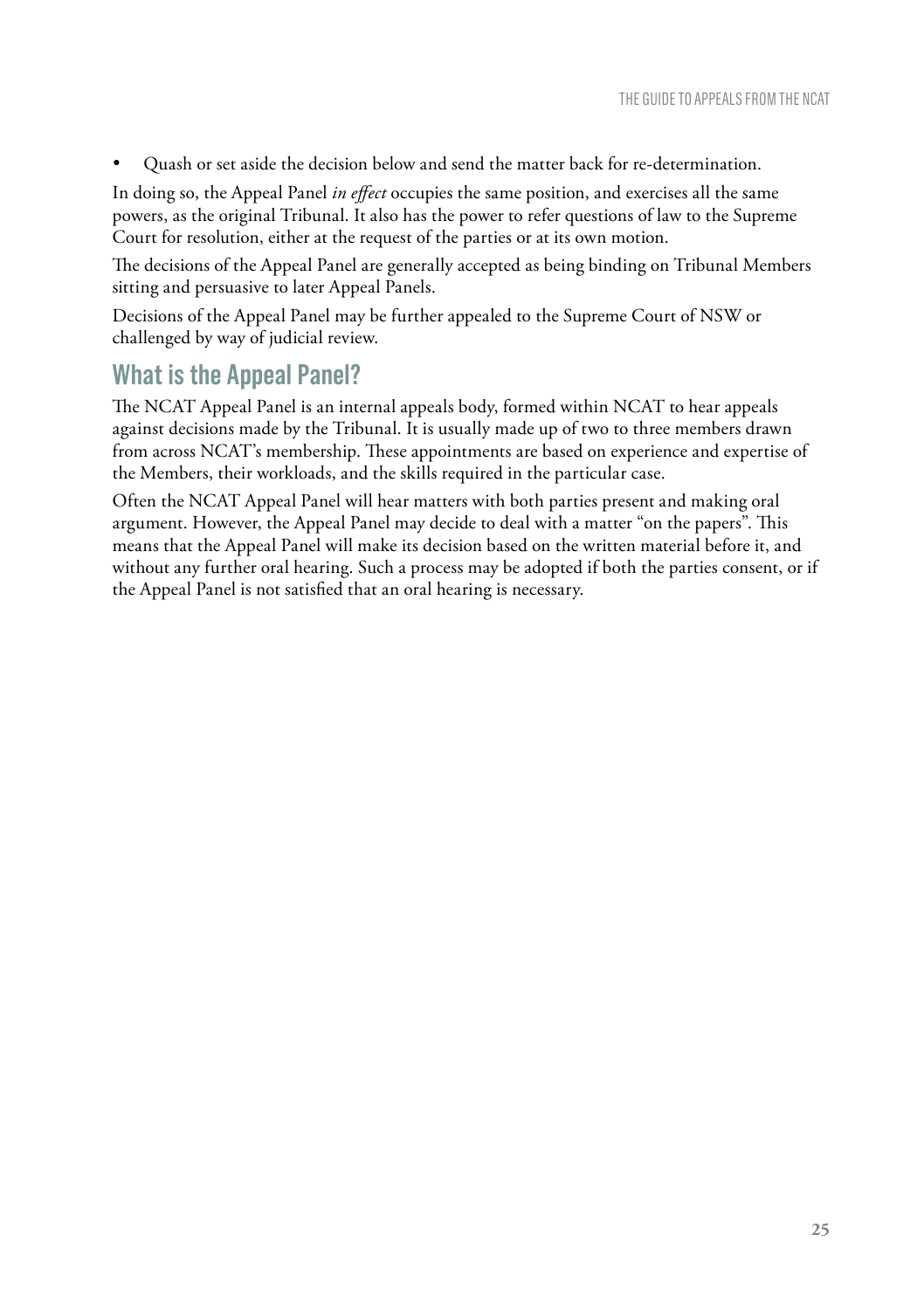# **CONTACTS AND FURTHER INFORMATION**

#### **NCAT**

Phone: 1300 006 228 Website: www.ncat.nsw.gov.au/ Address: Different for each Registry: see www.ncat.nsw.gov.au/Pages/contact\_ncat.aspx

#### **Supreme Court of NSW**

Phone: 1300 679 272 Website: www.supremecourt.justice.nsw.gov.au/ Address of Sydney Registry: Level 5, Law Courts Building, 184 Phillip Street, Sydney.

#### **District Court of NSW**

Phone: 1300 679 272 Website: www.districtcourt.justice.nsw.gov.au/ Address of Sydney Registry: Level 4 John Maddison Tower 86 Goulburn Street, Sydney NSW 2000

#### **Land and Environment Court of NSW**

Phone: + 61 2 9113 8200 Website: www.lec.justice.nsw.gov.au/ Address of Sydney Registry: Level 4, 225 Macquarie Street, Windeyer Chambers, Sydney NSW 2000

# **LEGAL RESOURCES**

**Legal Aid NSW** Website: www.legalaid.nsw.gov.au/

**Community Legal Centres NSW** Website: www.clcnsw.org.au/

**LawAccess NSW** Website: www.lawaccess.nsw.gov.au/ Phone: 1300 888 529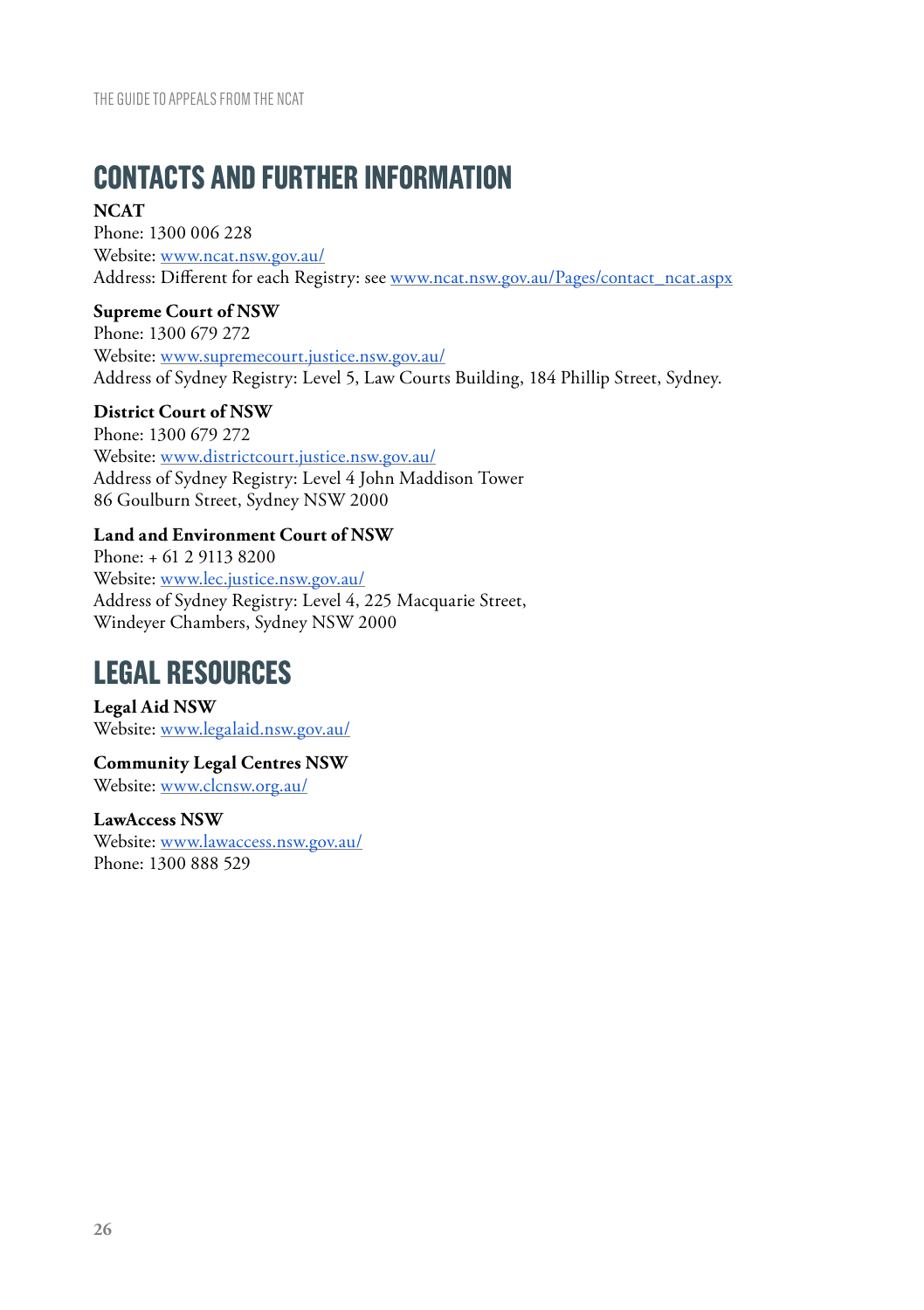# **SCHEDULE 1**

**Your rights of appeal in relation to your NCAT decision will be determined by the category of your NCAT decision.** The four categories of decision are: general decisions; enforcement decisions; external appeal decisions; and administrative review decisions.

**Most NCAT decisions are "general" decisions.** However, your NCAT decision might fall into one of the other three categories.

Your NCAT decision is an **enforcement** or **external appeal** decision.

#### THEN:

No internal appeal to the Appeal Panel is available from your NCAT decision. **You may be able to have the NCAT decision set aside**, if you apply within 7 days. See Part 1 of this Guide: *Setting aside or varying a decision.*

**You may be able to appeal to a court.** See Part 4 of this Guide: *Can you make an appeal to the Local Court, District Court or Supreme Court?*

#### THEN:

**You may be able to have the NCAT decision set aside**, if you apply within 7 days. See Part 1 of this Guide: *Setting aside or varying a decision*.

**Internal appeal to the Appeal Panel is likely to be available from your NCAT decision.** *However, you should check Schedule 1 to find out whether there is an exclusion.* If there is no exclusion, see Part 2: *Making an internal appeal to the Appeal Panel*.

**You may be able to appeal to a court.** See Part 4 of this Guide: *Can you make an appeal to the Local Court, District Court or Supreme Court?*

Your NCAT decision is an **administrative review** or **general** decision.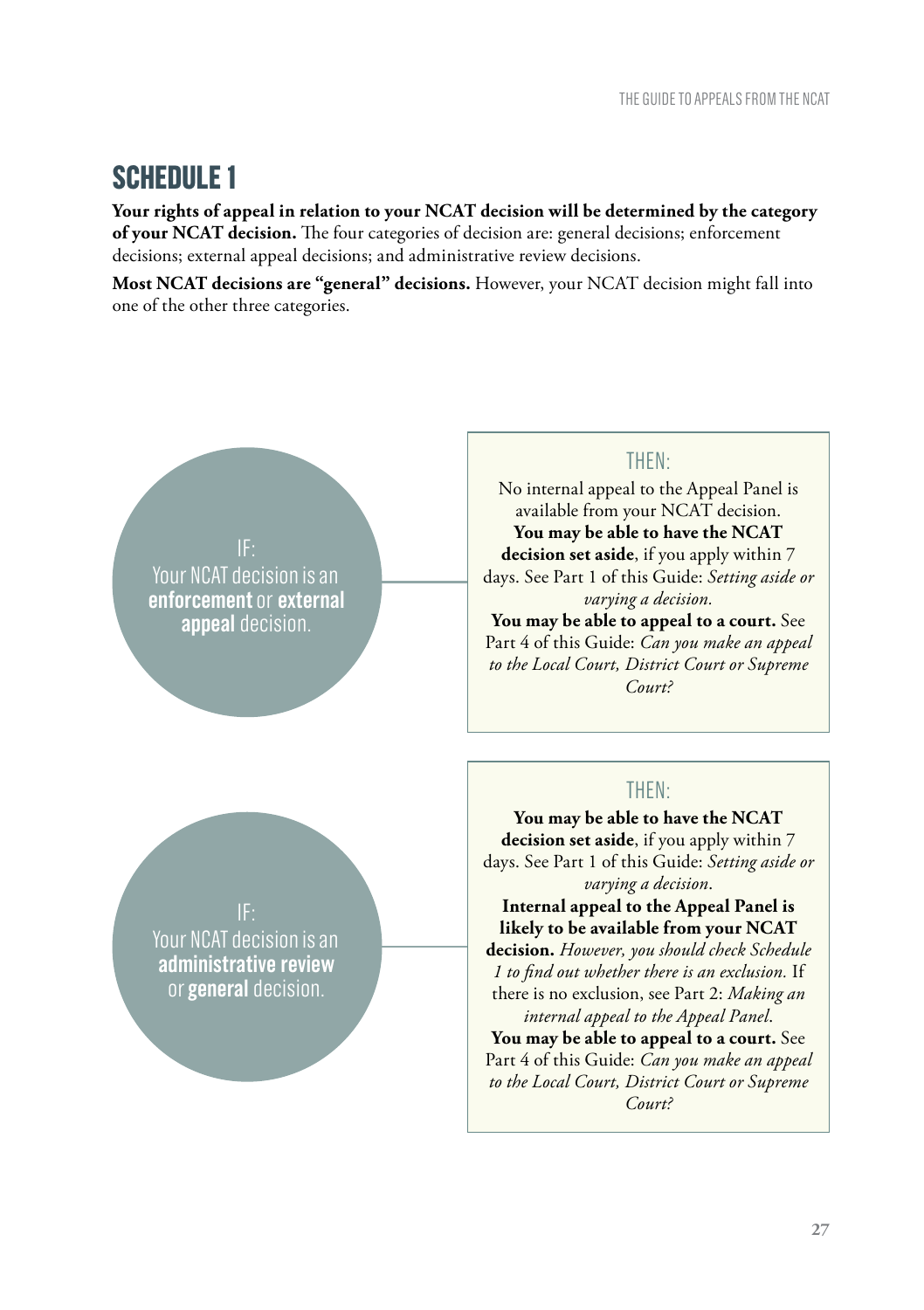Use this Schedule to help you to determine into which of the following four categories **your NCAT decision** falls. You must also check the list of exclusions which applies to each Division: see section 1.3 below. If you are unsure whether you can make an internal appeal after checking section 1.2 and section 1.3, you should seek legal advice.

# **1.2 The four categories of NCAT decision**

#### 1.2.1 Enforcement jurisdiction

The NCAT's enforcement jurisdiction is comprised of the functions of the Tribunal when dealing with an alleged or apparent contempt of the Tribunal and when dealing with an application under s 77 of the *Civil and Administrative Tribunal Act* in relation to a contravention of a civil penalty provision of the *Civil and Administrative Tribunal Act.* If your NCAT decision concerns:

- contempt of the Tribunal; or
- a civil penalty,

it is likely to be an enforcement jurisdiction decision.

#### **The legislation provides that a decision made in the exercise of the enforcement jurisdiction cannot be appealed to the Appeal Panel. You may be able to appeal to the District Court or the Supreme Court or seek judicial review in the Supreme Court.**

Examples of decisions by the NCAT in the exercise of the enforcement jurisdiction are:

- The hearing of an application for a civil penalty order for contravention of section 72 of the *Civil and Administrative Tribunal Act* (see, generally, *The Owners - Strata Plan 82306 v Anderson* [2017] NSWCATCD 85).
- The hearing of an application for an order in relation to contempt of the Tribunal.

#### 1.2.2 External appeal jurisdiction

If you have brought proceedings in the NCAT based on legislation which gives you a right of "appeal" from a decision of some other body, it is likely that your decision is an external appeal decision. You must check the legislation which confers power on the NCAT to make the decision which constitutes your NCAT decision. As a general rule, if the legislation provides than an *appeal* may be made to the NCAT, the NCAT is likely to be exercising external appeal jurisdiction (see below). If the legislation provides for a *review,* the NCAT is likely to be exercising administrative review jurisdiction.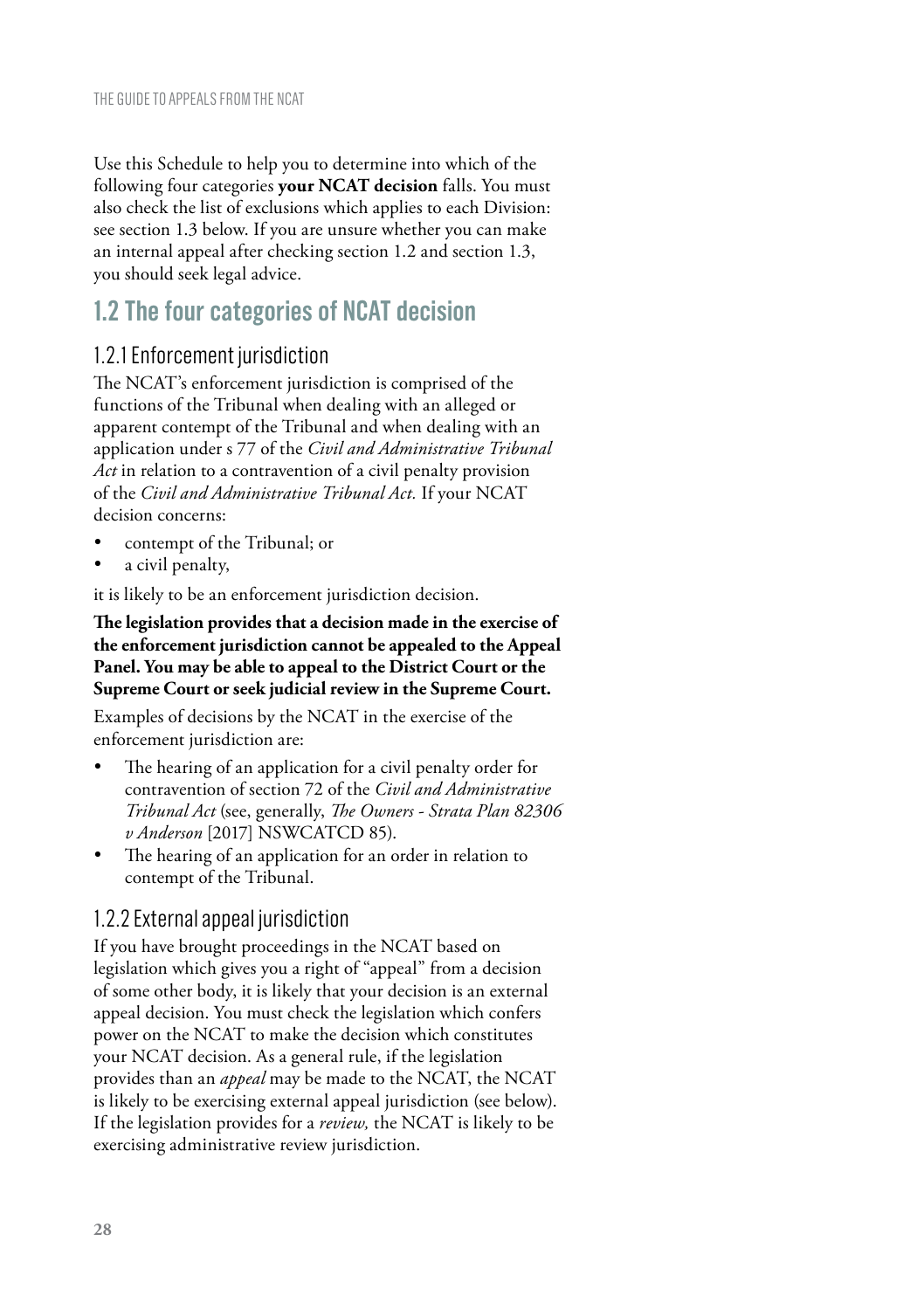For example, in *CTG v NSW Department of Education, Early Childhood and Care Directorate* [2017] NSWCATAD 60, the NCAT concluded that it was conducting a review, not an external appeal, noting that the legislation which gave power to the NCAT used the phrase "external review".

#### **An NCAT decision in the exercise of the external appeal jurisdiction cannot be appealed to the Appeal Panel. You may be able to appeal to the District Court or the Supreme Court (see Part 5 of this Guide) or seek judicial review in the Supreme Court.**

Examples of decisions by the NCAT in the exercise of the external appeal jurisdiction are:

- An appeal from an assessment of notional carrying capacity of land for the purpose of levying rates under the *Local Land Services Act 2013* (NSW) (the right of appeal to the NCAT may be exercised only by the owner or occupier: Local Land Services Regulation 2014 (NSW), reg 20).<sup>19</sup>
- An appeal from a decision by a health profession council to impose conditions on a health practitioner's registration (*Health Practitioner Regulation National Law* (NSW), s 159(1)) (which will be an appeal by way of a new hearing, and fresh evidence may be given: *Health Practitioner Regulation National Law* (NSW), section 159(2)).20

#### 1.2.3 Administrative review jurisdiction

The NCAT has administrative review jurisdiction if the legislation under which it makes orders provides for an application to be made for an administrative review under the *Administrative Decisions Review Act 1997* (NSW): see section 30(1), *Civil and Administrative Tribunal Act;* section 9, *Administrative Decisions Review Act 1997* (NSW). Also, in *CTG v NSW Department of Education, Early Childhood and Care Directorate* [2017] NSWCATAD 60 at [18], the NCAT concluded that it was exercising administrative review jurisdiction, even though the enabling legislation did not make any reference to the *Administrative Decisions Review Act 1997,*  because the enabling legislation used the phrase "external review".

#### **A party can generally appeal to the Appeal Panel from an NCAT decision in the exercise of the administrative review jurisdiction: s 32(1)(a),** *Civil and Administrative Tribunal Act.*  **Some exclusions are set out in section 1.3 below.**

Examples of decisions by the NCAT in the exercise of the administrative review jurisdiction are:

A review of a decision to make an interim prohibition order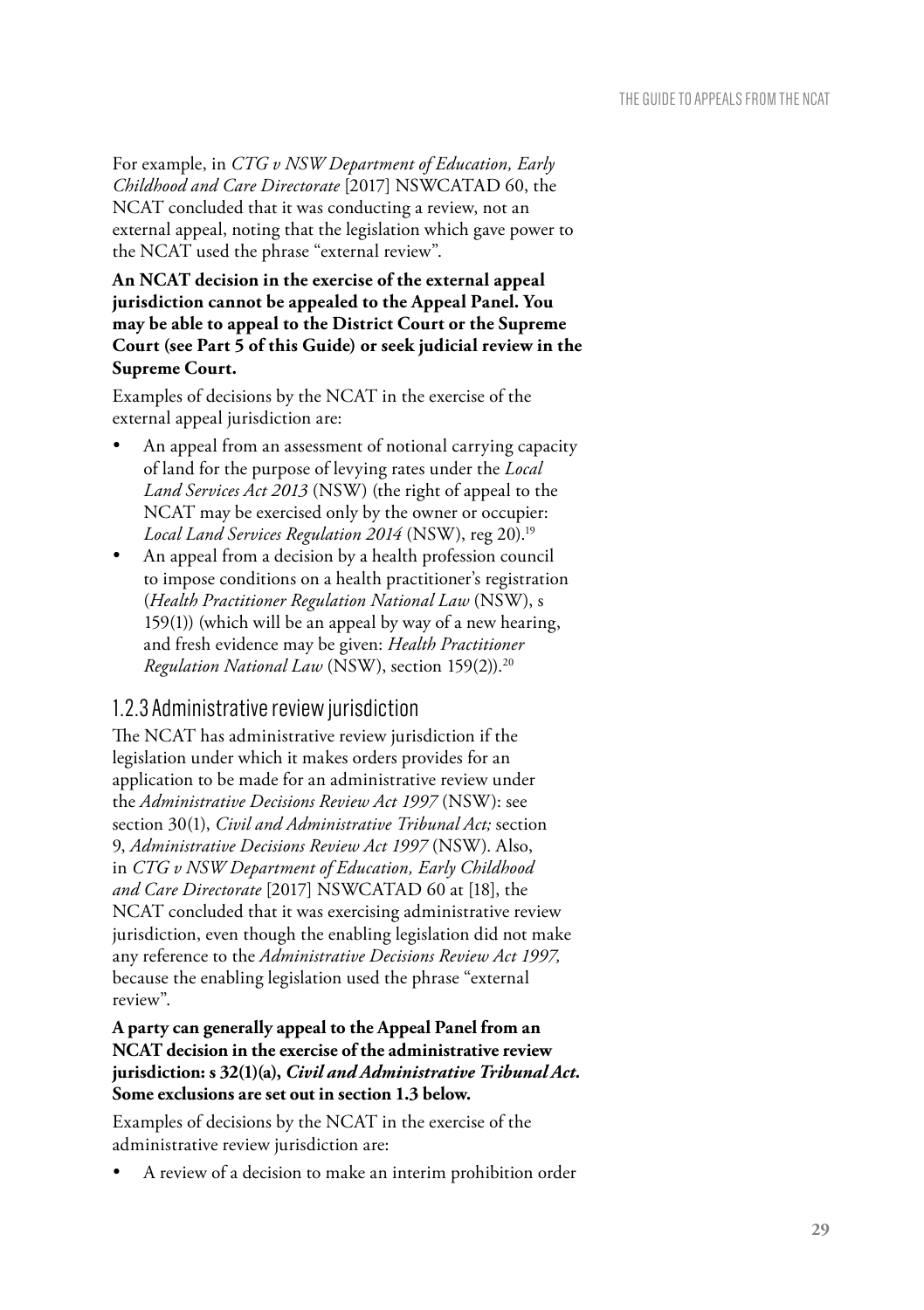or prohibition order in respect of a health practitioner (*Health Care Complaints Act 1993* (NSW), section 41C).

- A review of a decision by the NSW Architects Registration Board to refuse a person full registration as an architect (*Architects Act 2003* (NSW), section 31(1)(a)).
- A review of a recommendation by the NSW Education Standards Authority that registration of a non-government school be refused, not renewed, or cancelled (*Education Act 1990* (NSW), s 107(1)(a)-(c)) (only certain persons may apply to the NCAT for such review: section 107(2)).
- A review of a decision of the Commissioner for Fair Trading to direct a landlord to appoint a landlord's agent to manage a tenancy (*Residential Tenancies Act 2010* (NSW), section 207) (only a landlord may apply to the NCAT for such review).

#### *Special rule for Guardianship Division decisions*

If your NCAT decision is an administrative review decision made by the Guardianship Division, you may choose to appeal *either* to the Appeal Panel *or* to the Supreme Court.<sup>21</sup> Appeals to the Supreme Court are discussed in Part 4 of this Guide.

#### 1.2.4 General jurisdiction

The last category comprises every decision which does not fall into the above categories. The NCAT has general jurisdiction if legislation other than the *Civil and Administrative Tribunal Act* or the procedural rules enables the Tribunal to make the decision or exercise the function; and if the matter does not otherwise fall within the administrative review jurisdiction, appeal jurisdiction or enforcement jurisdiction of the Tribunal: section 29(1), *Civil and Administrative Tribunal Act.*

**A party can generally appeal to the Appeal Panel from an NCAT decision in the exercise of the general jurisdiction: section 32(1)(a),** *Civil and Administrative Tribunal Act.*  **Some exclusions are set out in section 1.3 below.**

Examples of decisions by the NCAT in the exercise of the general jurisdiction are:

- An order to restrain a breach of a residential tenancy agreement (*Residential Tenancies Act 2010* (NSW), section  $187(1)(a)$ .<sup>22</sup>
- An order giving effect to a determination under the *Agricultural Tenancies Act 1990* (NSW) (see *Agricultural Tenancies Act 1990* (NSW), section 21(1)(a)).23
- An order to restrain a resident or operator of a retirement village from taking any action in breach of a village contract or village rule: *Retirement Villages Act 1998* (NSW), section  $128(1)(c).^{24}$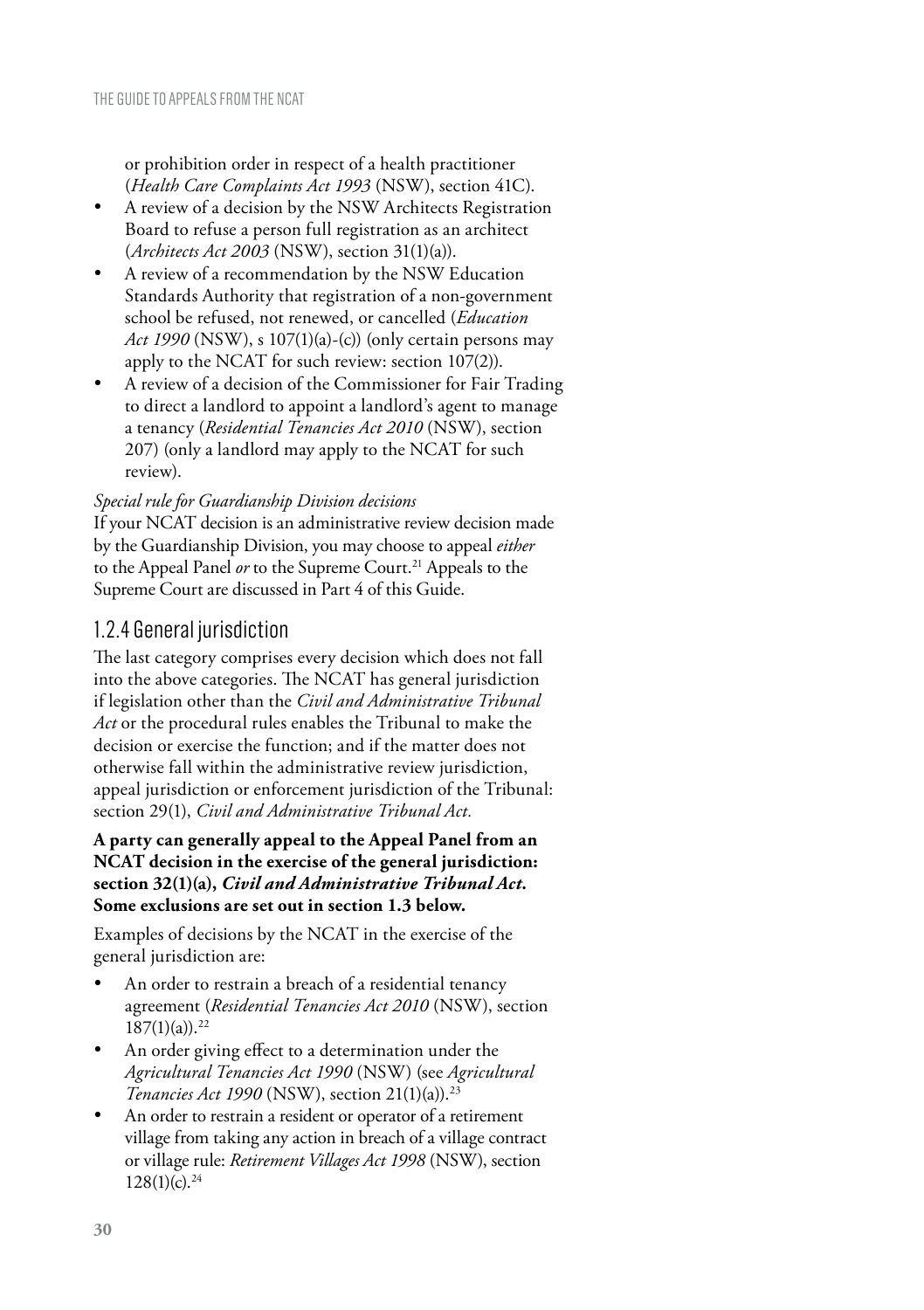- An order to restrain a person from making unmeritorious access applications under the *Government Information (Public Access) Act 2009* (NSW) (see *Government Information (Public Access) Act 2009* (NSW), section 110).<sup>25</sup>
- Any other decision which is not an enforcement, external appeal or administrative decision.

#### *Special rule for Guardianship Division decisions*

A general jurisdiction decision made by the Guardianship Division may be appealed *either* to the Appeal Panel *or* to the Supreme Court.<sup>26</sup> Appeals to the Supreme Court are discussed in Part 4 of this Guide.

## **1.3 Limitations upon internal appeals from each Division**

There are some specific limitations upon internal appeals which apply in each Division. Before proceeding with an application for an internal appeal, you should check this list of exclusions to see if your ability to make an internal appeal is affected.

## 1.3.1 Administrative and Equal Opportunity Division

The following decisions cannot be internally appealed:<sup>27</sup>

- A decision of the Tribunal for the purposes of section 96 of the *Anti-Discrimination Act 1977* (NSW) with respect to the granting of leave for the purposes of that section;
- A decision by the Administrative and Equal Opportunity Division for the purposes of the *Child Protection (Working With Children) Act 2012* (NSW) *.* However, this may be appealed to the Supreme Court on a question of law: see Part 4 of this Guide.
- A decision by the Administrative and Equal Opportunity Division for the purposes of the *National Disability Insurance Scheme (Worker Checks) Act 2018* (NSW) *.* However, this may be appealed to the Supreme Court on a question of law: see Part 4 of this Guide;
- A decision by the Administrative and Equal Opportunity Division for the purposes of the lands legislation. However, this may be appealed to the Land and Environment  $C_{\text{out}}$ <sup>28</sup>
- A determination of the Tribunal for the purposes of Part 7 of the *Native Title (New South Wales) Act 1994* (NSW);
- An administrative review decision for the purposes of section 21 of the *Plant Diseases Act 1924* (NSW);
- An administrative review decision for the purposes of section 51 of the *Victims Rights and Support Act 2013* (NSW) *.*

An internal appeal against an interim order of the Tribunal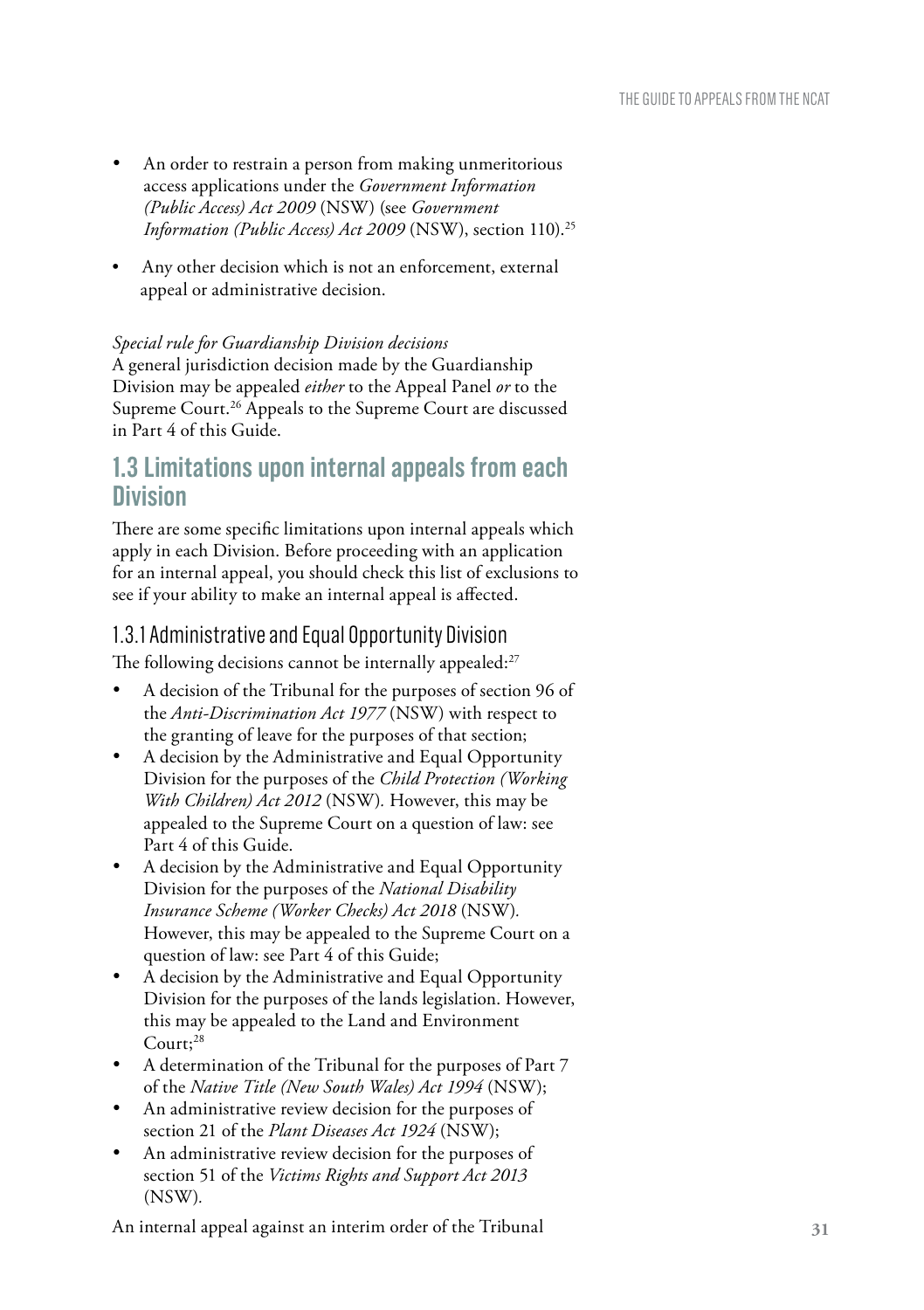under the *Anti-Discrimination Act 1977* (NSW) may only be made with the leave of the Appeal Panel, even if it is on a question of law.29

#### 1.3.2 Consumer and Commercial Division

An internal appeal from a decision by the Consumer and Commercial Division may only be made on a question of law and not on any other grounds if:<sup>30</sup>

- The appellant is a corporation and the appeal relates to a dispute in respect of which the Tribunal had jurisdiction only because of Schedule 3 of the *Credit (Commonwealth Powers) Act 2010* (NSW);
- The appeal is an appeal from an order for the termination of a tenancy under the *Residential Tenancies Act 2010* and a warrant of possession has been executed in relation to that order.

#### 1.3.3 Guardianship Division

As at November 2019 there are no exclusions from the right to an internal appeal from a general jurisdiction decision of the Guardianship Division.<sup>31</sup> Note that the making of an appeal to the Supreme Court precludes an internal appeal in respect of the same decision (while the Supreme Court appeal is on foot). $32$ 

#### 1.3.4 Occupational Division

The following decisions cannot be internally appealed:<sup>33</sup>

- • A decision for the purposes of the *Aboriginal Land Rights Act 1983* (NSW) other than a decision for the purpose of section 198 or section 199 of that Act;
- A decision for the purposes of the *Architects Act 2003* (NSW);
- A decision for the purposes of the *Building Professionals Act 2005* (NSW);
- A decision for the purposes of the *Health Practitioner National Law* (NSW) (other than a decision for the purposes of clause 13 to Schedule 5F to that Law)*;*
- A decision for the purposes of the *Legal Profession Uniform Law* (NSW);
- A decision for the purposes of the *Local Government Act 1993* (NSW) other than a decision for the purposes of section 469 of that Act not to conduct proceedings into a complaint or a decision for the purposes of section 470 of the Act to determine proceedings into a complaint without a hearing;
- A decision for the purposes of the *Surveying and Spatial*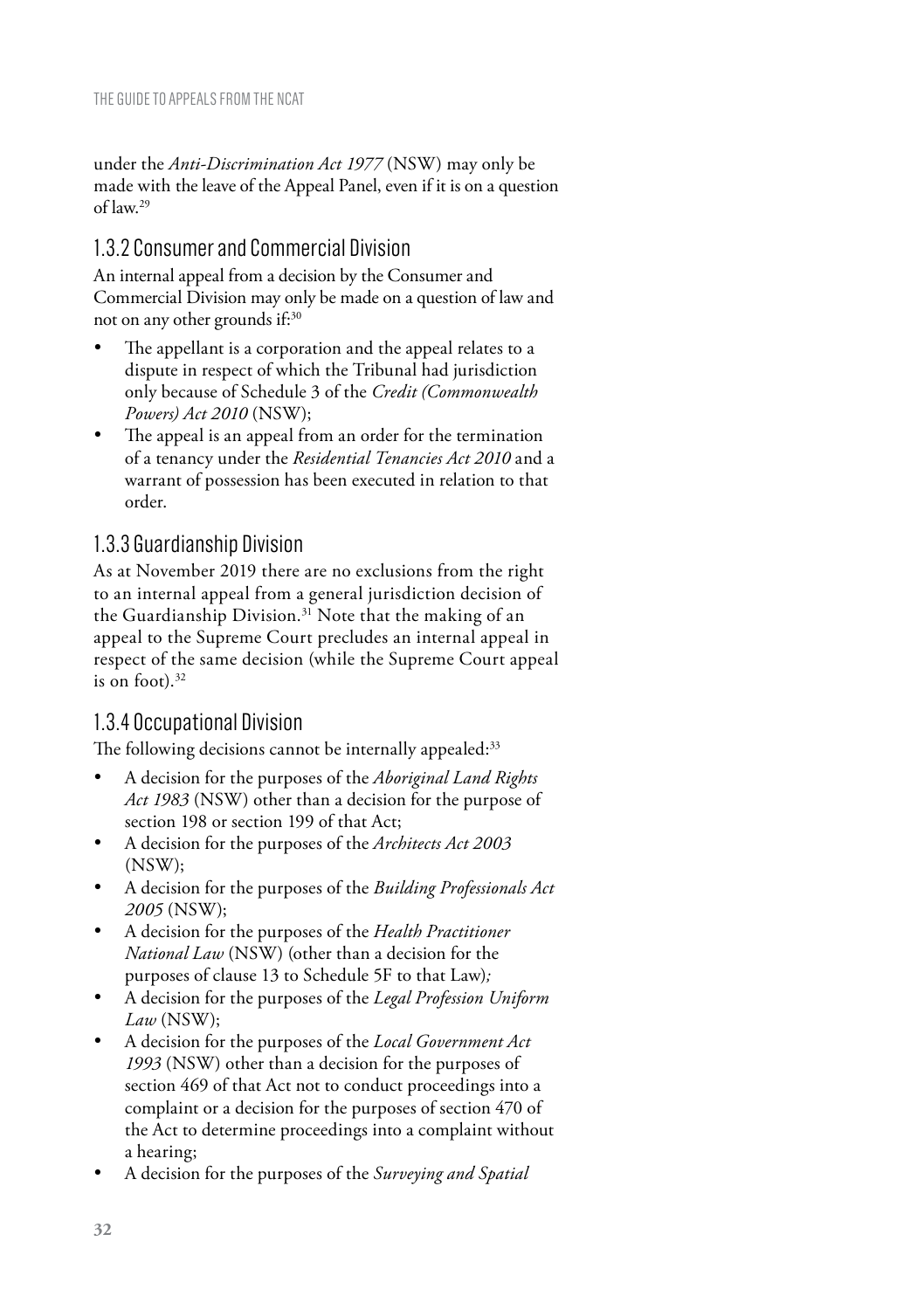# **ENDNOTES**

- 1. *Kaye v Health Care Complaints Commission* [2018] NSWCATAP 146 at [10].<br>2. The original decision to revoke had been made under section 24(2). The Trib
- 2. The original decision to revoke had been made under section 24(2). The Tribunal, in exercise of a reviewing function, was empowered to make the correct and preferable decision on the material before it: s 63, *Civil and Administrative Tribunal Act.*
- 3. The Appeal Panel granted leave to appeal on this ground in *Thiessen v Poolsurf Qld Pty Ltd* [2015] NSWCATAP 250*.* There the Tribunal had failed to make specific findings about a critical matter (the manner in which work was undertaken). The Appeal Panel held that there was a significant possibility that a different result would have followed if that finding had been made, and therefore that a substantial miscarriage may have occurred: at [38]; [41].
- 4. See, for example, *Hayes v Williams* [2015] NSWCATAP 268 at [16] (leave to appeal granted because the Tribunal had used the wrong percentage of floor area to calculate the a rent reduction; the percentage was "a central aspect of the reasoning" and the Appeal Panel described it as "a clearly wrong factual premise").
- 5. The Appeal Panel has held that "new evidence" is not the same as "fresh evidence": see *Claydon v NSW Land and Housing Corporation* [2015] NSWCATAP 192 at [25]-[28]. In that case, the Appeal Panel held that a decision by prosecuting authorities to withdraw charges against the appellant of supply of prohibited drugs was "significant new evidence" in relation to the termination of the appellant's NSW Housing tenancy, even though it occurred after the Tribunal's termination decision: at [30].
- 6. *Civil and Administrative Tribunal Act 2013* (NSW), Schedule 6, clause 12(1).
- 7. *Civil and Administrative Tribunal Act 2013* (NSW), Schedule 6, clause 14(1).<br>8. See: *Civil and Administrative Tribunal Act.* sections 82(3) and 83(2).
- 8. See: *Civil and Administrative Tribunal Act, sections* 82(3) and 83(2).<br>9. *Civil and Administrative Tribunal Act*, Schedule 3, clause 17.
- 9. *Civil and Administrative Tribunal Act,* Schedule 3, clause 17.
- 10. "Lands legislation" means: the *Agricultural Industry Services Act 1998* (NSW)*;* the *Australian Oil Refining Agreements Act 1954*  (NSW)*;* the *Commons Management Act 1989* (NSW)*;* the *Crown Land Management Act 2016* (NSW)*;* the *Local Land Services Act 2013* (NSW)*;* the *Port Kembla Inner Harbour Construction and Agreement Ratification Act 1955* (NSW)*;* and the *Water Act 1912*  (NSW): see *Civil and Administrative Tribunal Act,* Schedule 3, clause 1*.*
- 11. *Civil and Administrative Tribunal Act,* Schedule 3, clause 18.
- 12. See e.g. *Kirk v Industrial Relations Commission of NSW* [2010] HCA 1 at [110].<br>13. See e.g. *Transgrid v Siemens* [2004] NSWSC 87 at [91]-[97]
- 13. See, e.g., *Transgrid v Siemens* [2004] NSWSC 87 at [91]-[97].
- 14. *Quach v Health Care Complaints Commission* [2015] NSWCA 63 at [51]. However, a case where the Supreme Court quashed a first-instance NCAT decision despite the fact that not all appeal avenues had been pursued is *Allen v TriCare (Hastings) Pty Ltd*  [2015] NSWSC 416: see [56]-[64].
- 15. See *Quach v Health Care Complaints Commission* [2015] NSWCA 187 at [11].<br>16. Craig v South Australia [1995] HCA 58 at [14] (Brennan, Deane Toobey, Gau
- 16. *Craig v South Australia* [1995] HCA 58 at [14] (Brennan, Deane, Toohey, Gaudron and McHugh JJ).
- 17. Section 113(3A).<br>18 See Allen v TriCa
- 18. See *Allen v TriCare (Hastings) Pty Ltd* [2015] NSWSC 416 at [37].
- 19. In *Buchanan v Local Land Services North West* [2018] NSWCATAD 200, the external appeal was heard in the Administrative and Equal Opportunity Division.
- 20. In *Ismail v Medical Council of New South Wales* [2014] NSWCATOD 111, the external appeal was heard in the Occupational Division.
- 21. *Civil and Administrative Tribunal Act 2013* (NSW), Schedule 6, clause 12(1).<br>22. See Perez u NSW Land and Housing Corporation 120151 NSWCATCD 50 at
- See Perez v NSW Land and Housing Corporation [2015] NSWCATCD 50 at [3]. The application was heard in the Consumer and Commercial Division.
- 23. See *McCann v Coffs Harbour City Council* [2015] NSWCATCD 150 at [3]. The application was heard in the Consumer and Commercial Division.
- 24. An application for such an order was allocated to the Consumer and Commercial Division in *Trustees of Catholic Aged Care Sydney v Murphy* [2017] NSWCATCD 46.
- 25. See *Pittwater Council v Walker* [2015] NSWCATAD 34 at [11]-[12], where the NCAT concluded that in determining an application for restraint the Tribunal was carrying out a "discretionary and somewhat supervisory role", which was properly characterised as an exercise of general jurisdiction, rather than an exercise of administrative review jurisdiction. The application was heard in the Administrative and Equal Opportunity Division.
- 26. *Civil and Administrative Tribunal Act 2013* (NSW), Schedule 6, clause 12(1).<br>27 See Civil and Administrative Tribunal Act Schedule 3, clause 15
- 27. See *Civil and Administrative Tribunal Act*, Schedule 3, clause 15.<br>28 See note 10 above for the meaning of "lands legislation"
- *28.* See note 10 above for the meaning of "lands legislation"
- 29. *Civil and Administrative Tribunal Act,* Schedule 3, clause 16.
- 30. *Civil and Administrative Tribunal Act,* Schedule 4, clause 12(2).
- 31. See generally *Civil and Administrative Tribunal Act,* Schedule 6.
- 32. *Civil and Administrative Tribunal Act,* Schedule 6, clause 12(4).
- 33. See *Civil and Administrative Tribunal Act 2013* (NSW), Schedule 5, clause 29.